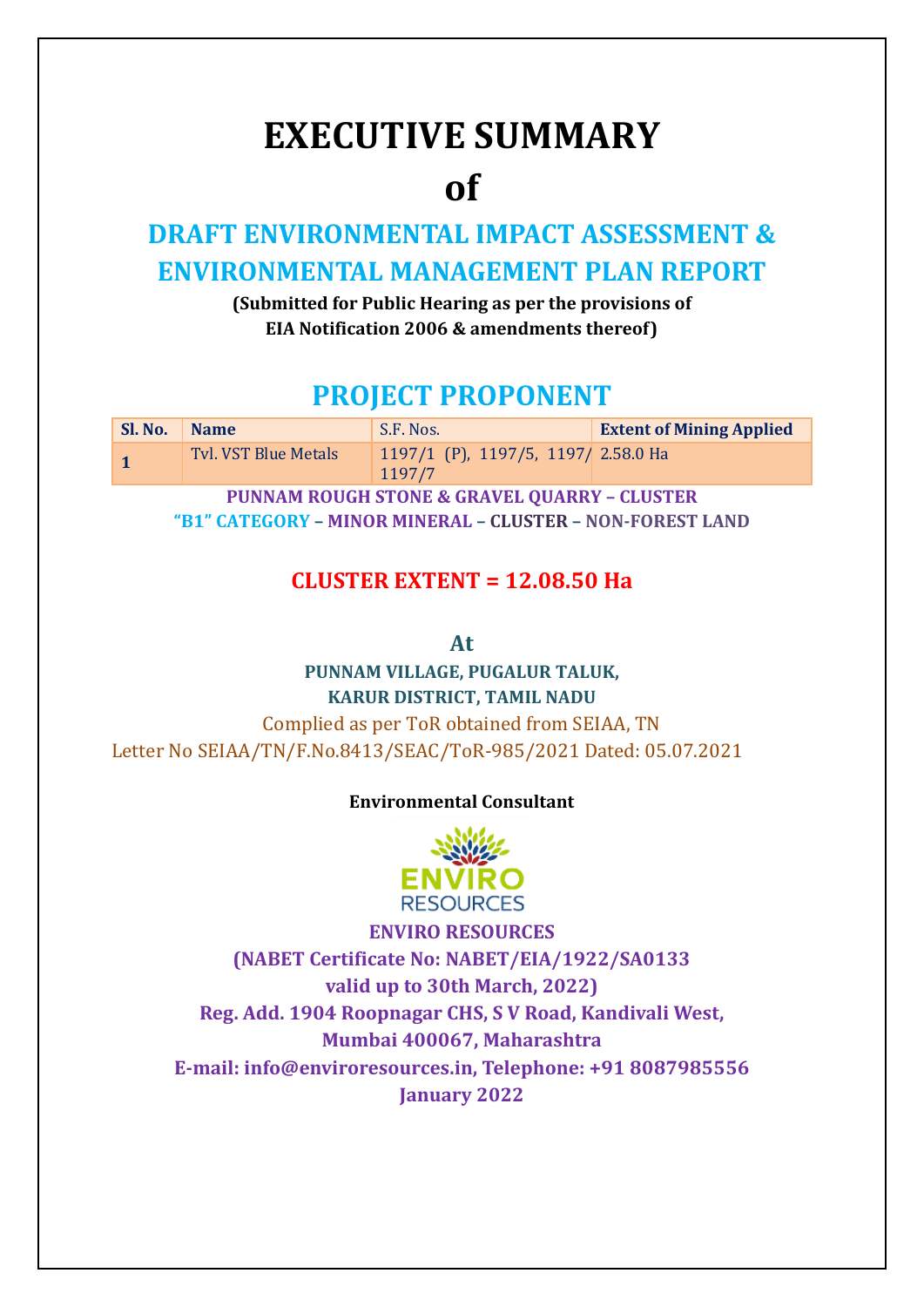Lessee Tvl. VST Blue Metals

*Executive Summary*

#### **1. INTRODUCTION**

Rough Stone & Gravel is the major requirements for construction industry. This EIA report is prepared by considering Cumulative load of all proposed & existing quarries of Punnam Rough Stone & Gravel Quarries Cluster Consisting of 1 Proposed and 3 Existing Quarry with total extent of Cluster of 12.08.50 Ha in Punnam Village, Pugalur Taluk, Karur District and Tamil Nadu State, cluster area calculated as per MoEF & CC Notification S.O. 2269(E), Dated 1st July 2016.

This EIA Report is prepared in compliance with ToR obtained vide – Letter No SEIAA/TN/F.No.8413/SEAC/ToR-986/2021 Dated: 05.07.2021; The Baseline Monitoring study has been carried out during the period of October – December 2021 and this EIA and EMP report is prepared for considering cumulative impacts arising out of these projects, the Cumulative Environmental Impact Assessment study is undertaken, which is followed by preparation of a detailed Environmental Management Plan (EMP) individually to minimize those adverse impacts.

#### **"Draft EIA report prepared on the basis of ToR Issued for carrying out Public Hearing for the Grant of Environmental Clearance from SEIAA, - Tamil Nadu"**

| Name of the Project        | Tvl. VST Blue Metals Rough stone and Gravel quarry |
|----------------------------|----------------------------------------------------|
| S.F. No.                   | 1197/1 (P), 1197/5, 1197/6 & 1197/7                |
| Extent                     | 2.58.0 ha                                          |
| Land Type                  | Patta Land                                         |
| Village Taluk and District | Punnam Village, Pugalur Taluk, Karur District      |

#### **1.1 DETAILS OF PROJECT PROPONENT –**

#### **1.2 QUARRY DETAILS WITHIN 500 M RADIUS**

| S.No           | Name of the lessee              | S.F.Nos                                     | <b>Extent Area</b><br>(Ha) | <b>Period of lease</b>   |  |  |
|----------------|---------------------------------|---------------------------------------------|----------------------------|--------------------------|--|--|
|                |                                 | <b>Existing</b>                             |                            |                          |  |  |
| 1.             | Tyl. VST Blue Metals            | 1196/1A,<br>$1196/1B(P)$ ,<br>1197/12A(P)   | 3.61.0                     | 23.10.2017 to 22.10.2022 |  |  |
| 2.             | Tmt.P.Suganya                   | 1199/2<br>part,<br>11199/23 Part, etc.,     | 3.89.0                     | 14.10.2016 to 13.10.2021 |  |  |
| 3.             | Thiru.K.M.Gurusamy              | 1232/11(Part) etc.,                         | 2.00.50                    | 03.12.2018 to 02.12.2023 |  |  |
| Proposed       |                                 |                                             |                            |                          |  |  |
| $\mathbf{1}$ . | Tyl. VST Blue Metals            | $1197/1$ (P), $1197/5$ ,<br>1197/6 & 1197/7 | 2.58.0                     |                          |  |  |
|                | 12.08.50<br><b>Total Extent</b> |                                             |                            |                          |  |  |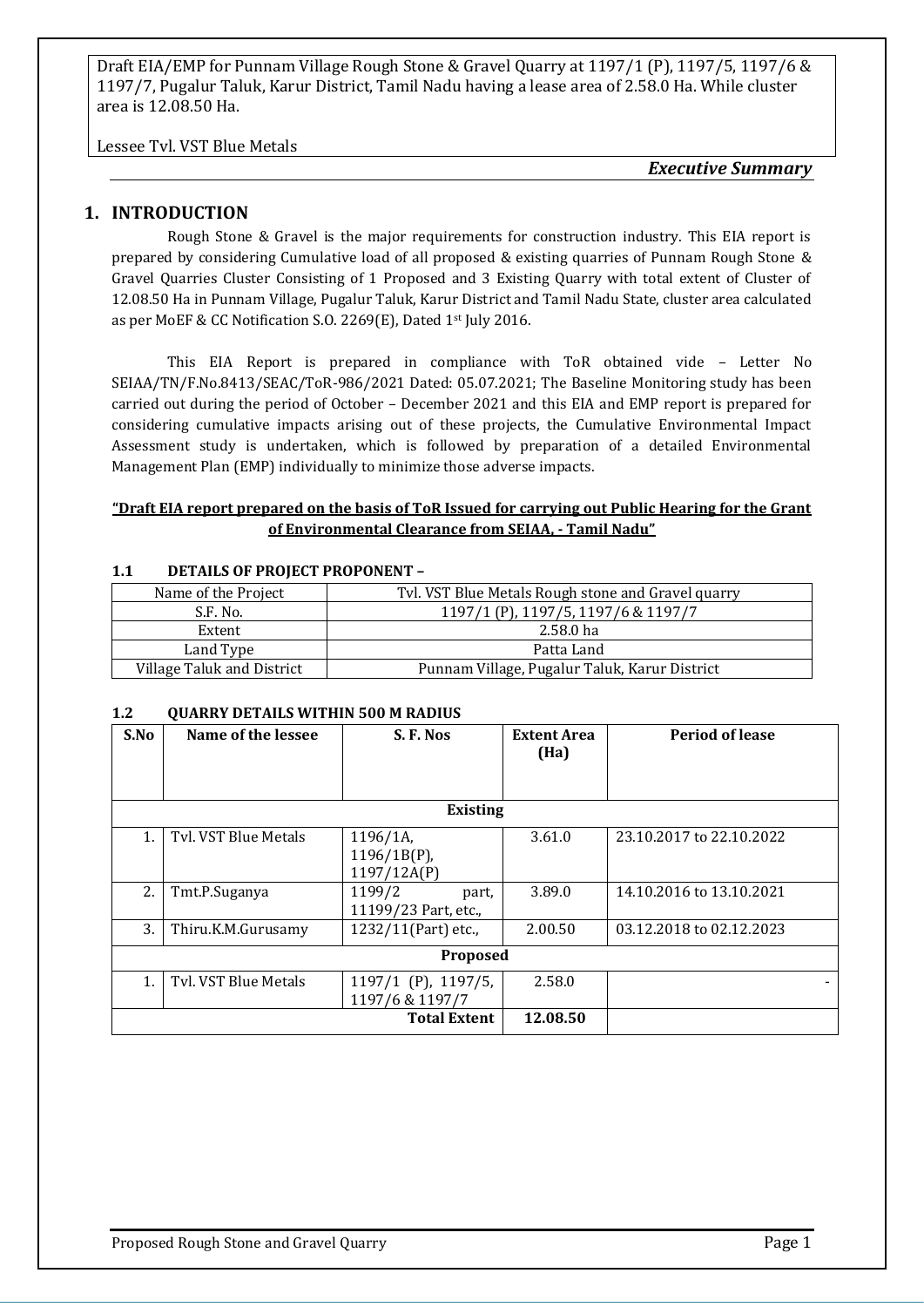Lessee Tvl. VST Blue Metals

*Executive Summary*

| S. No.         | <b>Particulars</b>                       | <b>Details</b>                                                                                                                                                        |                                   |  |
|----------------|------------------------------------------|-----------------------------------------------------------------------------------------------------------------------------------------------------------------------|-----------------------------------|--|
| $\mathbf{1}$   | Type of Project                          | Rough Stone and Gravel Quarry                                                                                                                                         |                                   |  |
| $\overline{2}$ | Quarry area applied                      | 2.58.0 Ha                                                                                                                                                             |                                   |  |
| 3              | Project Location                         | Survey Nos. 1197/1 (P), 1197/5, 1197/6 & 1197/7 of Punnam<br>Village, Pugalur Taluk, Karur District, Tamil Nadu.                                                      |                                   |  |
| $\overline{4}$ | Quarry Location on                       | Latitude                                                                                                                                                              | Longitude                         |  |
|                | WGS 1984 datum                           | 10°59'00.58"N to<br>10°59'06.76"N                                                                                                                                     | 77°58'44.89"E to<br>77°58'52.38"E |  |
| 5              | Topo sheet Number                        | 58 F/13                                                                                                                                                               |                                   |  |
| 6              | <b>Geological Reserves</b>               | <b>Rough stone</b>                                                                                                                                                    | Gravel                            |  |
|                |                                          | 9,39,610 m <sup>3</sup>                                                                                                                                               | 47,763 m <sup>3</sup>             |  |
| $\overline{7}$ | Mineable Reserves &                      | <b>Rough stone</b>                                                                                                                                                    | Gravel                            |  |
|                | <b>Year-wise Production</b>              | 1,89,875 m <sup>3</sup>                                                                                                                                               | 22,365 m <sup>3</sup>             |  |
| 8              | Lease period                             | 5 years                                                                                                                                                               |                                   |  |
| 9              | Site elevation above<br>Mean Sea Level   | 175m AMSL                                                                                                                                                             |                                   |  |
| 10             | Land use at the<br>proposed project site | Patta Land<br>Land Cover: Barren Land which is not fit for vegetation/cultivation                                                                                     |                                   |  |
| 11             | Site Topography                          | Sloping Towards North-eastern                                                                                                                                         |                                   |  |
| 12             | Ultimate depth of<br>Mining              | 38m below ground level (3m Gravel + 35m Rough Stone) below<br>ground level                                                                                            |                                   |  |
| 13             | <b>Existing Pit</b><br>Dimension         | 75m (L) x 51m (W) x 13m (D)                                                                                                                                           |                                   |  |
| 14             | <b>Ultimate Pit</b><br>Dimension         | 182m (L) x 80m (W) x 38m (D) (BGL)                                                                                                                                    |                                   |  |
| 15             | <b>Climatic Conditions</b>               | IMD Data, Karur (1971-2000)<br>Avg. Ambient air temp - 40°C to 22°C<br>Annual rainfall - 655 mm                                                                       |                                   |  |
| 16             | Seismic zone                             | Seismically, this area is categorized under Zone-III as per IS-1893<br>(Part-1)-2002. Hence, seismically the site is High Damage Risk Zone.<br>With MSK scale of VII. |                                   |  |
| 17             | Nearest road                             | Punnam road is present at a distance of 1.1 Km, East from Project<br>Site                                                                                             |                                   |  |
| 18             | Nearest State/National<br>Highway        | NH-81: Coimbatore to Chidambaram 2.86 Km, S<br>SH-84 - Erode to Karur - 3 km - NE                                                                                     |                                   |  |
| 19             | <b>Nearest Railway Station</b>           | Karur Railway station - 12km - SE                                                                                                                                     |                                   |  |
| 20             | Nearest Air Port                         | Trichy Airport - 83.34 km - SE                                                                                                                                        |                                   |  |
| 21             | Nearest village/major                    | Village: Punnam - 1.58 km - NE                                                                                                                                        |                                   |  |
|                | town                                     | Town: K.Paramathi - 8.29 km - SW                                                                                                                                      |                                   |  |

#### **1.3 SALIENT FEATURES OF THE PROPOSAL**

Proposed Rough Stone and Gravel Quarry **Page 2** Proposed Rough Stone and Gravel Quarry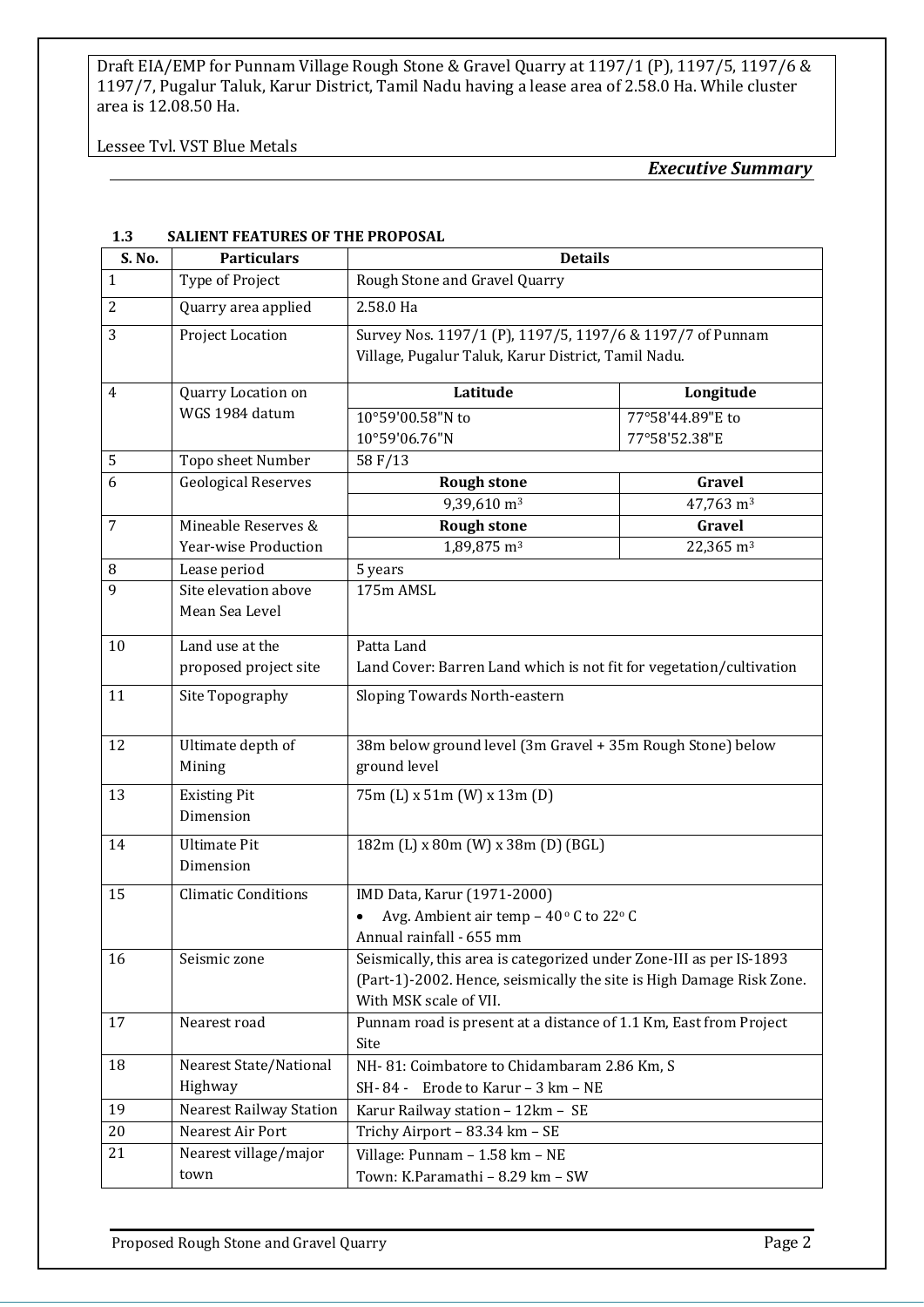#### Lessee Tvl. VST Blue Metals

#### *Executive Summary*

| S. No. | <b>Particulars</b>            | <b>Details</b>                                                      |                                                                  |                 |                        |
|--------|-------------------------------|---------------------------------------------------------------------|------------------------------------------------------------------|-----------------|------------------------|
| 22     | Nearest Town, city,           | Town: K.Paramathi - 8.29 km - SW                                    |                                                                  |                 |                        |
|        | <b>District Headquarters</b>  | Karur: 10.77 Km, SE Direction                                       |                                                                  |                 |                        |
|        | along with distance in        |                                                                     |                                                                  |                 |                        |
|        | kms.                          |                                                                     |                                                                  |                 |                        |
| 23     | <b>Ecologically sensitive</b> |                                                                     | No wildlife sanctuary, national park or biosphere reserve within |                 |                        |
|        | zone                          | 10m radius of Quarry lease area.                                    |                                                                  |                 |                        |
| 24     | Reserved/Protected            | No Reserved Forest and no protected forest is present within 10km   |                                                                  |                 |                        |
|        | forests                       | from project site                                                   |                                                                  |                 |                        |
| 25     | Historical/tourist            | None within 300m radius of Quarry lease area                        |                                                                  |                 |                        |
|        | places                        |                                                                     |                                                                  |                 |                        |
| 26     | <b>Nearest Hill</b>           | Molapalayam Hills: 6.18 Km, SW                                      |                                                                  |                 |                        |
| 27     | Nearest water bodies          | <b>Water bodies</b>                                                 |                                                                  | <b>Distance</b> | <b>Direction</b>       |
|        |                               |                                                                     |                                                                  | (Km)            |                        |
|        |                               |                                                                     |                                                                  |                 |                        |
|        |                               | Odai<br>Thathampalayam Lake                                         |                                                                  | 4.97<br>5.69    | <b>SE</b><br><b>SE</b> |
|        |                               | Amaravathi River                                                    |                                                                  | 6.51            | <b>SE</b>              |
|        |                               | Kaveri River                                                        |                                                                  | 9.43            | <b>NW</b>              |
|        |                               | Noyyal River                                                        |                                                                  | 9.64            | <b>NW</b>              |
| 28     | Nearest Hospital              | Punnam: 1.24 Km, NE Direction                                       |                                                                  |                 |                        |
| 29     | Details of other              | There are following quarries located within the radius of 500m from |                                                                  |                 |                        |
|        | quarries for a radius of      | the proposed project site.                                          |                                                                  |                 |                        |
|        | 500m around the               | Details:                                                            |                                                                  |                 |                        |
|        | quarry site                   | Abandoned quarry                                                    | $-1$ No (1.26.5 Ha)                                              |                 |                        |
|        |                               | $-3Nos(9.50.5 Ha)$<br>Existing quarry                               |                                                                  |                 |                        |
|        |                               | Proposed quarry                                                     | $-1$ No (2.58.0Ha)                                               |                 |                        |
|        |                               | The total extent of the Existing and proposed quarry within the     |                                                                  |                 |                        |
|        |                               | radius of 500m is 12.08.50 Ha. The project falls under the cluster  |                                                                  |                 |                        |
|        |                               | situation.                                                          |                                                                  |                 |                        |
| 30     | Man power                     | Total Employees proposed for the quarry operation is 24 Nos.        |                                                                  |                 |                        |
| 31     | Water requirement &           | Total water requirement for 3.82 KLD from water vendors & nearby    |                                                                  |                 |                        |
|        | source                        | Bore well.                                                          |                                                                  |                 |                        |
| 32     | Overburden / Waste            | The overburden in the form of Gravel formation                      |                                                                  |                 |                        |
| 33     | Cost of the project           | <b>The Project Cost:</b>                                            |                                                                  |                 |                        |
|        |                               | A. Project cost                                                     | $=$                                                              | Rs. 43,82,000/- |                        |
|        |                               | <b>B.</b> EMP cost                                                  | $=$                                                              | Rs. 3,80,000/-  |                        |
|        |                               | Total Project Cost $(A+B)$ =                                        |                                                                  | Rs. 47,62,000/- |                        |
|        |                               | CER Cost (2.0%)                                                     | $=$                                                              | Rs. 96,000/-    |                        |
|        |                               | <b>Total cost</b>                                                   | $=$                                                              | Rs. 48,58,000/- |                        |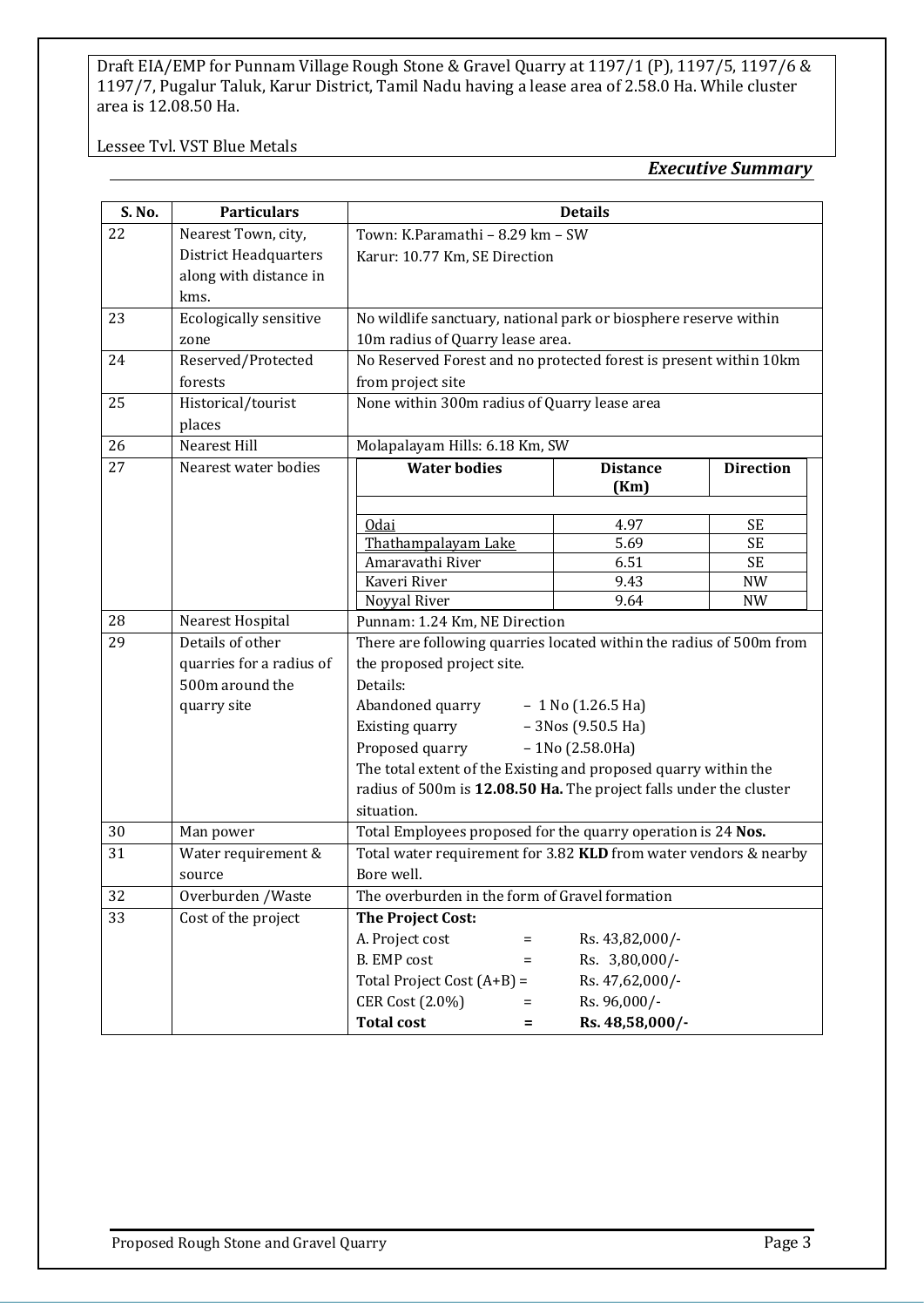Lessee Tvl. VST Blue Metals

*Executive Summary*

#### **1.4 STATUTORY DETAILS**

- The proponent applied for Rough Stone and Gravel Quarry Lease Dated: 27.09.2019.
- Precise Area Communication Letter was issued by the Assistant Director, Department of Geology and Mining Rc.No.582/Mines/2019, Dated: 28.08.2020
- The Mining Plan was prepared by Recognized Qualified Person and approved by Assistant Director, Geology and Mining, Karur District, vide Rc.No. 582/Mines/2019, Dated: 23.09.2020
- The proposed project falls under "B1" Category as per Order Dated: 04.09.2018 & 13.09.2018 passed by Hon'ble National Green tribunal, New Delhi in O.A. No. 173 of 2018 & O.A. No, 186 of 2016 and MoEF & CC Office Memorandum F. No. L-11011/175/2018-IA-II (M) Dated: 12.12.2018
- Proponent applied for ToR for Environmental Clearance vide. online Proposal No. SEIAA/TN/F.No.8413/SEAC/ToR-986/2021, Date:05.07.2021
- Previously the applied area was under 2 spells of quarrying lease as 1. Rc. No. D.124/2001 Dated 11.02.2002 - Lease Period: 17.10.2002 to 16.10.2007 – 5 Years and 2. Rc. No. 71/Mines/2013 Dated 14.11.2013 - Lease Period: 14.11.2013 to 13.11.2018 – 5 Years - Operated by V.Subramaniyam over an extent of 4.81.0 Ha EC Obtained for the 2nd Lease Granted - Lr.No.SEIAA-TN/F.No.1485/EC/1(a)/809/2013 dated: 17.10.2013.

#### **2. PROJECT DESCRIPTION**

The proposed project is site specific and there is no additional area required for this project. There is no effluent generation/discharge from the proposed quarry. Rough Stone is proposed to be excavated by opencast mechanized method involving splitting of rock mass of considerable volume from the parent rock mass by jackhammer drilling and blasting, hydraulic excavators are used for loading the Rough Stone from pithead to the needy crushers and rock breakers to avoid secondary blasting.

#### **2.1 SITE CONNECTIVITY TO THE PROJECT AREA**

|                                                      | NH-81: Coimbatore to Chidambaram 2.86 Km, S |  |
|------------------------------------------------------|---------------------------------------------|--|
| Nearest Roadway                                      | $SH-84$ - Erode to Karur – 3 km – NE        |  |
| Nearest Village                                      | Punnam - 1.58 km - NE                       |  |
| Nearest Town                                         | K. Paramathi – $8.29 \text{ km}$ – SW       |  |
| Nearest Railway<br>Karur Railway station - 12km - SE |                                             |  |
| Nearest Airport                                      | Trichy Airport - 83.34 km - SE              |  |
| Seaport                                              | Kochi- $218 \text{ km} - \text{SW}$         |  |

#### **2.2 LAND USE PATTERN OF THE LEASE APPLIED AREA**

| <b>DESCRIPTION</b> | <b>PRESENT AREA IN (HA)</b> | AREA AT THE END OF LIFE OF QUARRY (HA) |
|--------------------|-----------------------------|----------------------------------------|
| Area under quarry  | 0.32.7                      | 1.30.0                                 |
| Infrastructure     | Nil                         | 0.01.0                                 |
| Roads              | 0.02.0                      | 0.02.0                                 |
| Green Belt         | Nil                         | 0.17.0                                 |
| Un - utilized area | 2.23.3                      | 1.08.0                                 |
| TOTAL              | 2.58.0                      | 2.58.0                                 |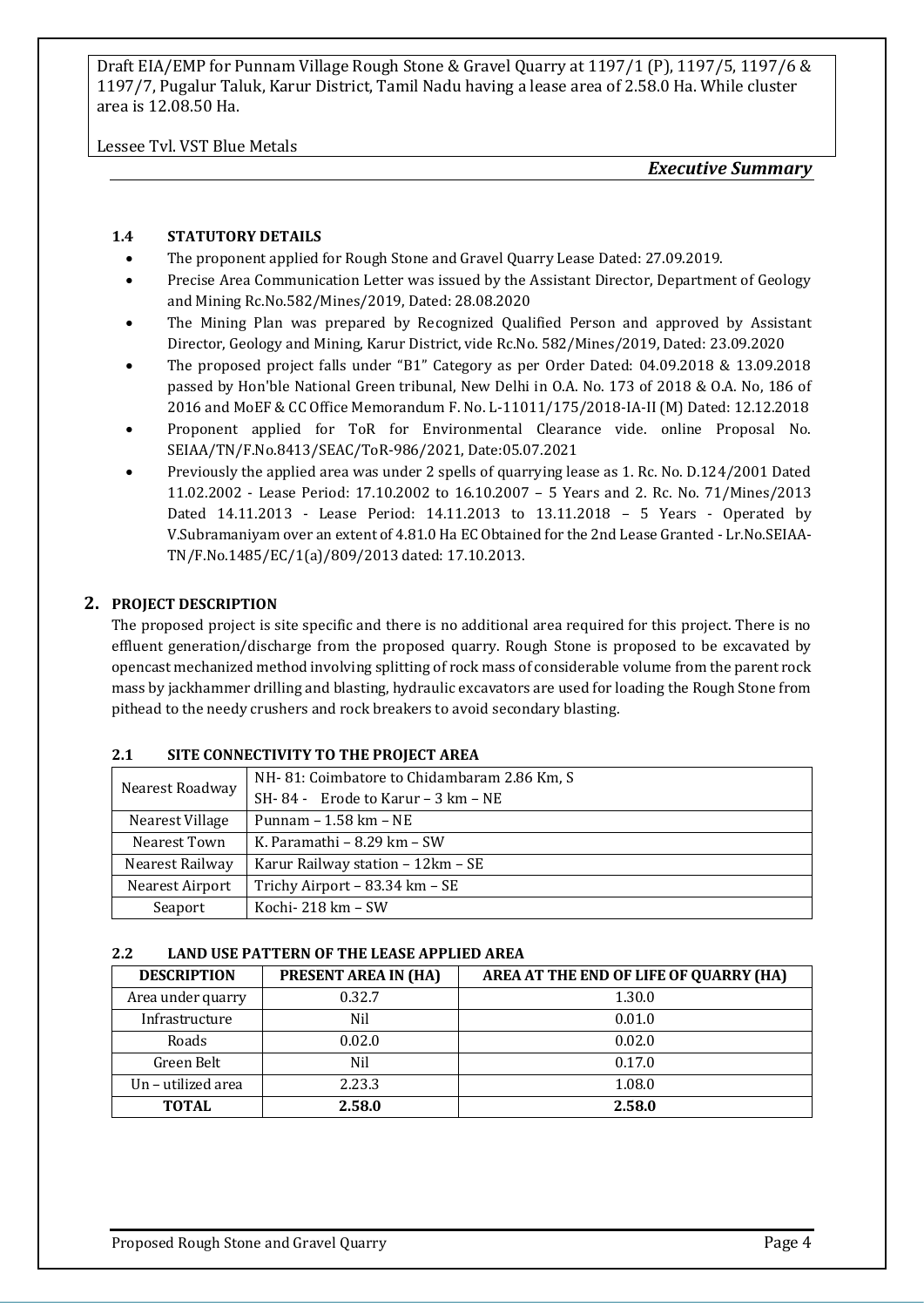Lessee Tvl. VST Blue Metals

*Executive Summary*

|                                        | <b>DETAILS</b>                |                       |  |
|----------------------------------------|-------------------------------|-----------------------|--|
| <b>PARTICULARS</b>                     | <b>Rough Stone</b>            | Gravel                |  |
|                                        | (5Year Plan period)           | (3 Years Plan period) |  |
| Geological Resources in m <sup>3</sup> | $9,39,610 \text{ m}^3$        | $47,763 \text{ m}^3$  |  |
| Mineable Reserves in m <sup>3</sup>    | $1,89,875 \text{ m}^3$        | $22,365 \text{ m}^3$  |  |
| Mining Plan Period                     | 5 Years                       |                       |  |
| Number of Working Days                 | 300 Days                      |                       |  |
| Production per day in m <sup>3</sup>   | 126                           | 25                    |  |
| No of Lorry loads $(6m3$ per           | 21                            | 4                     |  |
| load)                                  |                               |                       |  |
| <b>Total Depth of Mining</b>           | 38m below ground level        |                       |  |
|                                        | (3m Gravel + 35m Rough stone) |                       |  |

#### **2.3 OPERATIONAL DETAILS OF LEASE APPLIED AREA**

#### **2.4 YEAR-WISE PRODUCTION PLAN**

| Year  | Rough Stone $(m^3)$ | Gravel $(m^3)$ |
|-------|---------------------|----------------|
|       | 38850               | 7920           |
| Н     | 38375               | 6942           |
| Ш     | 38765               | 7503           |
| IV    | 38885               | $\,$           |
|       | 35000               | -              |
| TOTAL | 189875              | 22365          |

#### **2.5 METHOD OF MINING**

The method of mining is Opencast Mechanized Mining Method is being proposed by formation of 5.0-meter height bench with a bench width not less than the bench height. The Rough Stone is a batholith formation and the splitting of rock mass of considerable volume from the parent rock mass will be carried out by deploying jackhammer drilling and Slurry Explosives will be used for blasting. Hydraulic Excavators attached with Rock Breakers unit will be deployed for breaking large boulders to required fragmented sizes to avoid secondary blasting and hydraulic excavators attached with bucket unit will be deployed for loading the Rough Stone into the tippers and then the stone is transported from pithead to the nearby crushers.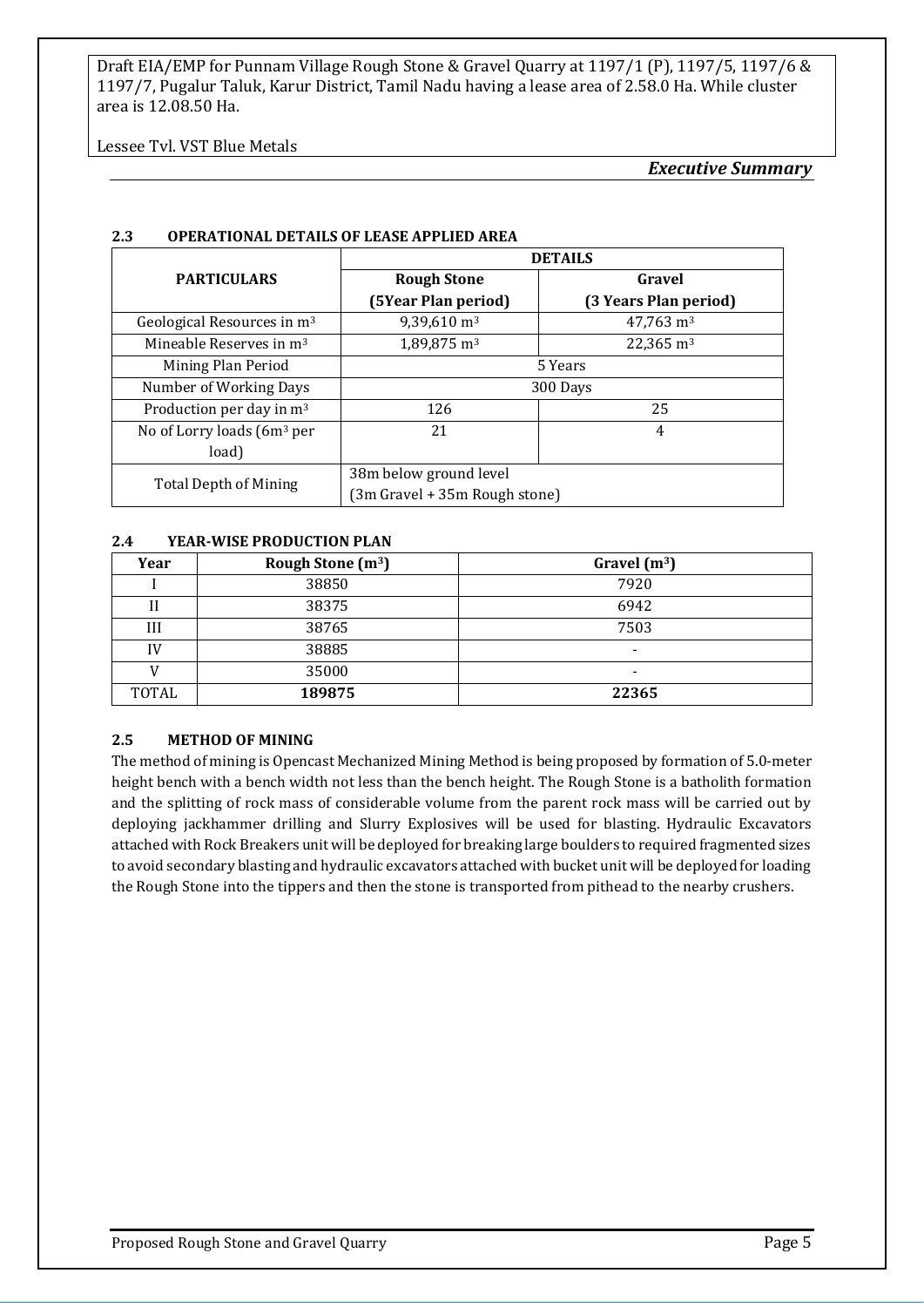Lessee Tvl. VST Blue Metals

*Executive Summary*



**FIGURE – 1: GOOGLE IMAGE SHOWING APPLIED QUARRY LEASE AREA**

Proposed Rough Stone and Gravel Quarry **Page 6**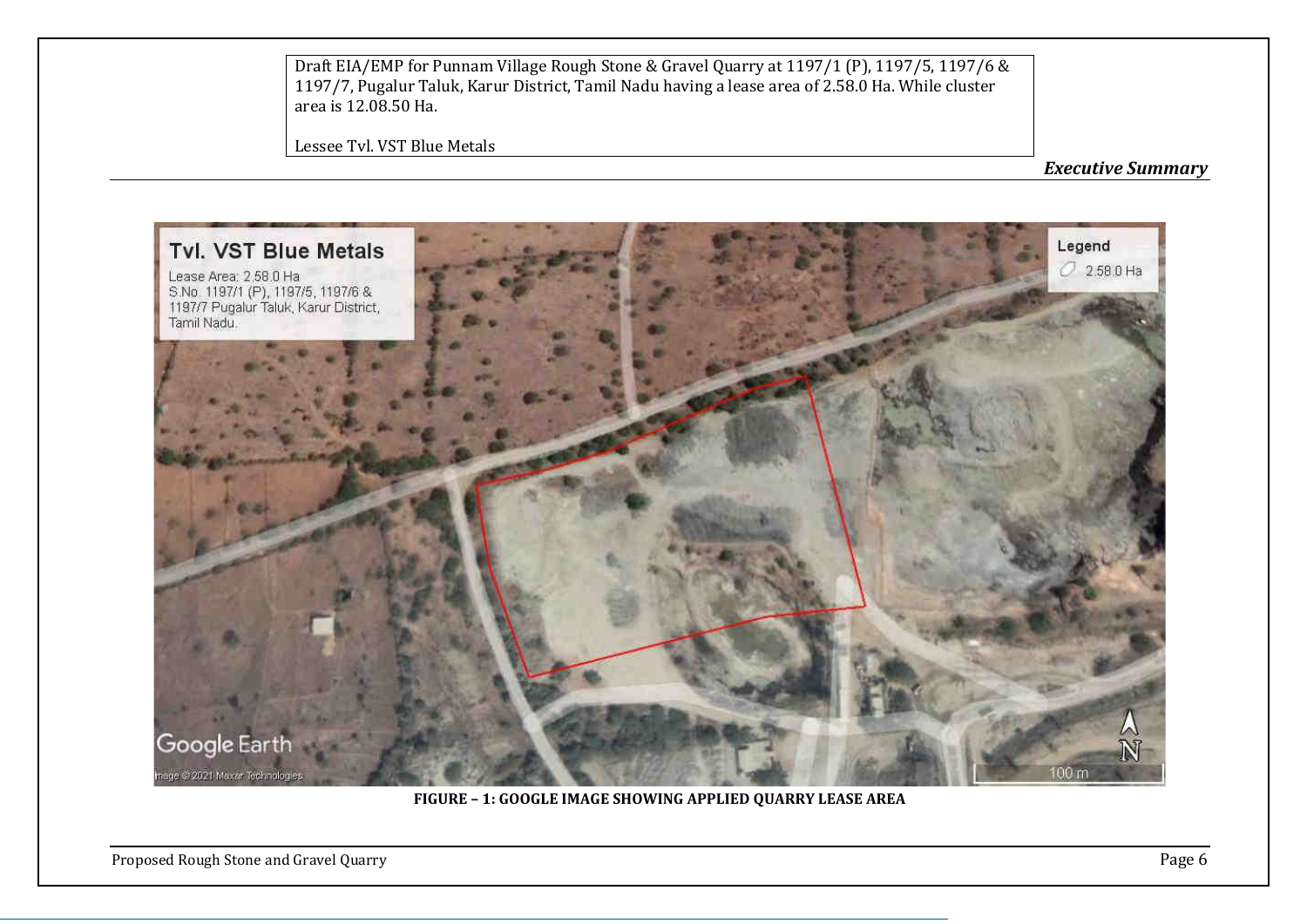Lessee Tvl. VST Blue Metals



**FIGURE – 2: TOPOSHEET MAP COVERING 10 KM RADIUS**

Proposed Rough Stone and Gravel Quarry **Page 7** and Series and Gravel Quarry **Page 7** and Series and Gravel Quarry **Page 7**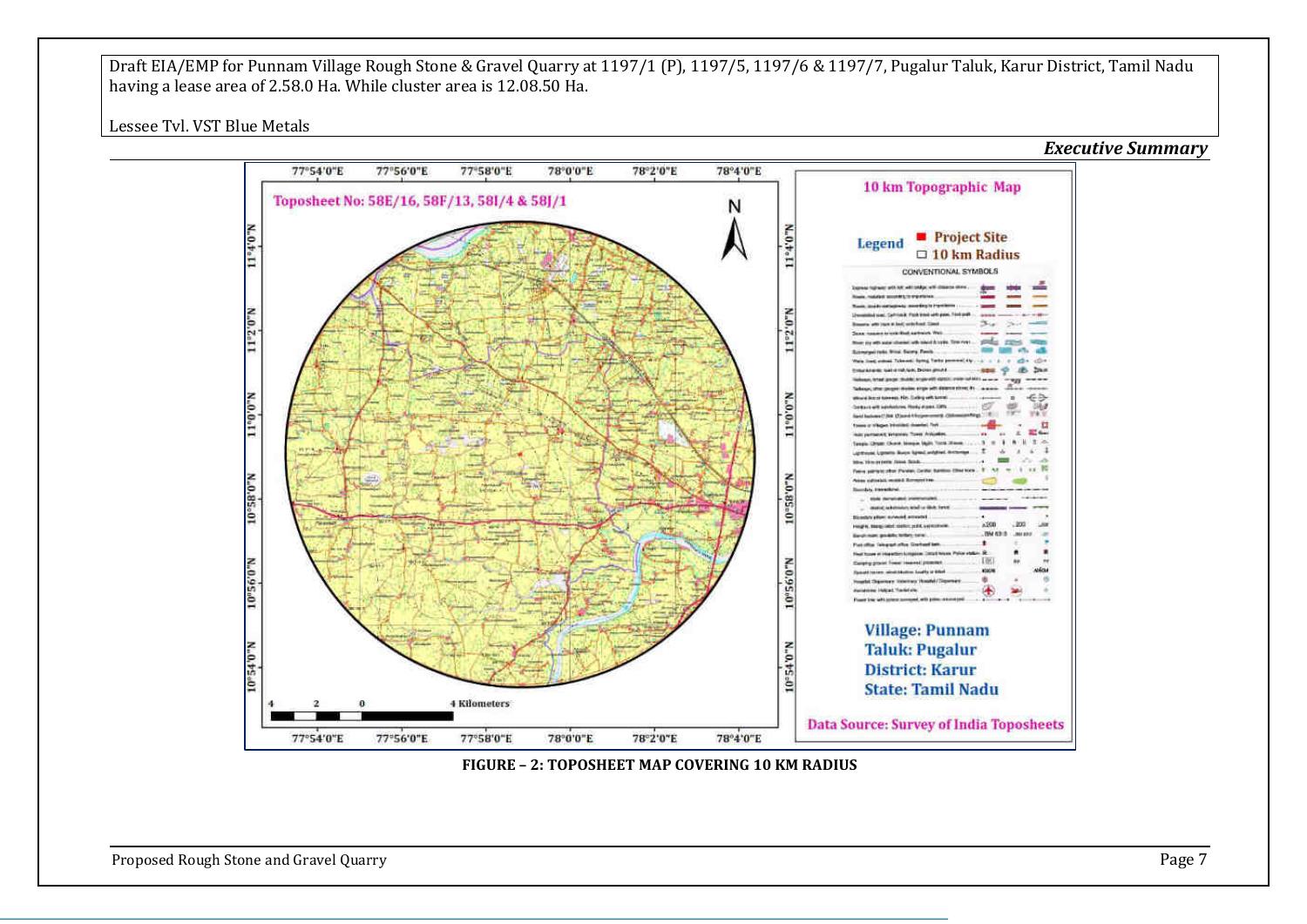Lessee Tvl. VST Blue Metals

#### *Executive Summary*

#### **2.6 PROPOSED MACHINERY DEPLOYMENT**

| <b>S.NO.</b> | <b>NOS</b><br><b>TYPE</b>                   |  | <b>SIZE/CAPACITY</b> | <b>MOTIVE</b><br><b>POWER</b> |
|--------------|---------------------------------------------|--|----------------------|-------------------------------|
|              | Jack hammers                                |  | $1.2m$ to $2.0m$     | Compressed air                |
|              | Compressor                                  |  | 400psi               | Diesel Drive                  |
| 3            | Excavator with Bucket / Rock Breaker Unit 4 |  | 300 HP               | Diesel Drive                  |
| 4            | Tippers / Dumpers                           |  | 20 Tonnes            | Diesel Drive                  |

#### **2.7 CONCEPTUAL MINING PLAN/ FINAL MINE CLOSURE PLAN**

- $\ddot{\phantom{a}}$  At the end of life of mine, the excavated mine pit / void will act as artificial reservoir for collecting rain water and helps to meet out the demand or crises during drought season.
- After mine closure the greenbelt developed along the safety barrier and top benches and temporary water reservoir will enhance the ecosystem
- Mine Closure is a process of returning a disturbed site to its natural state or which prepares it for other productive uses that prevents or minimizes any adverse effects on the environment or threats to human health and safety.
- $\ddot{\phantom{1}}$  The principle closure objectives are for rehabilitated mines to be physically safe to humans and animals, geo-technically stable, geo-chemically non-polluting/ non-contaminating, and capable of sustaining an agreed post-mining land use.

#### **2.8 ULTIMATE PIT DIMENSION**

| Pit | Length (Max) (m) | Width (Max) (m) | Depth (Max) |
|-----|------------------|-----------------|-------------|
|     | L82              | 80              | 38 m bgl    |

#### **3. DESCRIPTION OF THE ENVIRONMENT**

Field monitoring studies to evaluate the base line status of the project site were carried out during October to December 2021 as per CPCB guidelines. Environmental Monitoring data has been collected with reference to proposed quarry by Enviro Tech Services, Ghaziabad an NABL Certified & MoEF Notified Laboratory

#### **3.1 ENVIRONMENT MONITORING ATTRIBUTES**

| S. No.        | <b>Attributes</b>      | <b>Parameters</b>                                                                                                             | Frequency                                                                                                             |
|---------------|------------------------|-------------------------------------------------------------------------------------------------------------------------------|-----------------------------------------------------------------------------------------------------------------------|
|               | Ambient Air<br>Quality | $PM_{10}$ , SO <sub>2</sub> , NO <sub>X</sub> , & mineralogical<br>composition of $PM_{10}$ ,<br>particularly for free silica | 24 hourly samples, twice a week for three<br>months at 8 locations.                                                   |
| $\mathcal{L}$ | Meteorology            | Wind speed, Wind direction,<br>Temperature, Relative<br>humidity and Rainfall                                                 | hourly<br>Continuous<br>recording<br>one)<br>season) at project site. Secondary data<br>from the nearest IMD station. |
| 3             | Water quality          | Physical and Chemical<br>parameters.                                                                                          | Grab samples collected once during study<br>period from 5 ground water and 2 surface<br>water locations.              |
| 4             | Soil Quality           | Physical and Chemical<br>parameters.                                                                                          | Grab samples collected once during study<br>period from 6 locations.                                                  |
| 5             | Ecology                | Existing terrestrial flora and<br>fauna<br>covering<br>Core<br>Zone                                                           | Through field studies once during study<br>period. Secondary data also collected.                                     |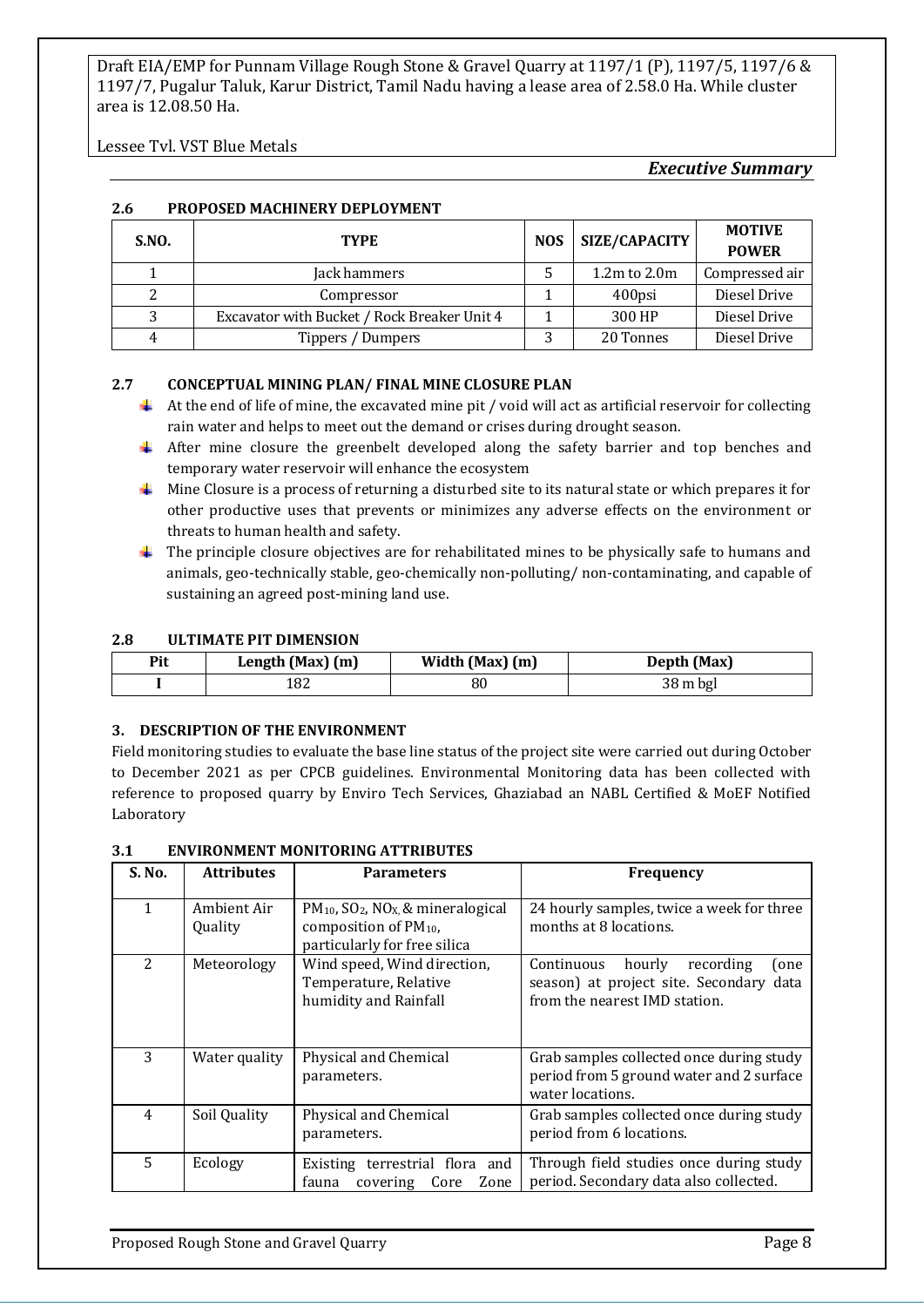Lessee Tvl. VST Blue Metals

#### *Executive Summary*

| S. No. | <b>Attributes</b>             | <b>Parameters</b>                                                                                                                          | <b>Frequency</b>                                                                                                                |
|--------|-------------------------------|--------------------------------------------------------------------------------------------------------------------------------------------|---------------------------------------------------------------------------------------------------------------------------------|
|        |                               | (1.00.0 Ha) & Buffer Zone (10-<br>Km radius).<br>Existing<br>aquatic<br>ecological<br>status in Buffer Zone (10-Km<br>radius).             |                                                                                                                                 |
| 6      | Noise levels                  | Noise levels in dB (A) Day and<br>Night.                                                                                                   | Hourly Noise levels in and around the<br>project area for 24 hours at each location<br>once during study period at 7 locations. |
| 7      | Land use                      | Current land use scenario                                                                                                                  | Once during study period based on recent<br>satellite imagery and ground-truthing at<br>site.                                   |
| 8      | Geology                       | Geological details                                                                                                                         | Once during study period. Data collected<br>from secondary sources                                                              |
| 9      | Hydrogeology                  | Drainage area and pattern,<br>nature of streams, aquifer<br>characteristics, recharge and<br>discharge areas, etc.                         | Based on primary and secondary sources,<br>once during study period.                                                            |
| 10     | Socio-<br>Economic<br>aspects | Socio-economic aspects like<br>demography, population<br>dynamics, infrastructure<br>resources, health status,<br>economic resources, etc. | From primary and secondary sources<br>(like census abstracts of census of India<br>2011) once during the study period.          |

#### **3.2 LAND ENVIRONMENT**

| S.No           | <b>Level I</b>    | Level -II                            | Area $(Km2)$ | Percentage (%) |
|----------------|-------------------|--------------------------------------|--------------|----------------|
| 1              | Built-up Land     | Built-up Land                        | 92.22        | 29.40          |
| 2              | Agricultural Land | Crops - Cultivated &<br>Uncultivated | 171          | 54.50          |
| 3              | Waste Land        | Scrub/Shrub                          | 9.46         | 3.02           |
|                |                   | Plantation                           | 31.46        | 10.03          |
| $\overline{4}$ | Water Body        | Water Body                           | 4.92         | 1.57           |
| 5              | <b>Others</b>     | Mining land                          | 4.62         | 1.47           |
|                |                   | Total                                | 314          | 100            |

The cluster area of 12.08.50 Ha contributes to part of Mining which land which is 4.62 sq km i.e. 1.47% of the total mining area within the study area. This small percentage of Mining Activities shall not have any significant impact on the environment.

#### **3.3 SOIL ENVIRONMENT**

#### **Physical Characteristics –**

The physical properties of the soil samples were examined for texture, bulk density, porosity and water holding capacity. The soil texture found in the study area is Clay Loam Soil and Bulk Density of Soils in the study area varied between 0.59 to 1.23 g/cc. The Water Holding Capacity and Porosity of the soil samples is found to be medium i.e. ranging from 27 to 40%.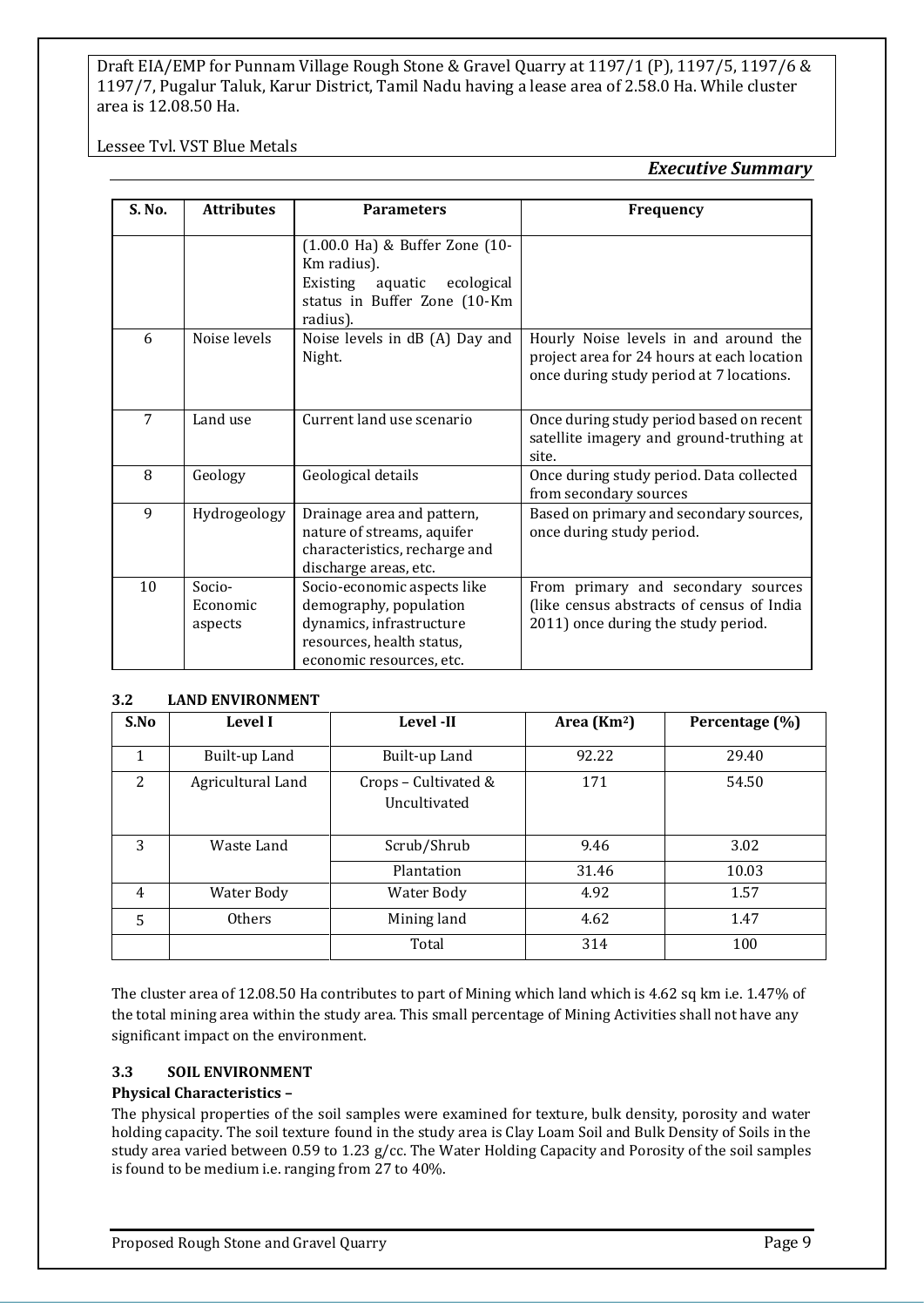Lessee Tvl. VST Blue Metals

#### *Executive Summary*

#### **Chemical Characteristics –**

- **1.** The nature of soil is slightly alkaline to strongly alkaline with pH range 7.36 to 8.43
- **2.** The available Nitrogen content range between 148 to 263 kg/ha
- **3.** The available Phosphorus content range between 0.58 to 1.56 kg/ha
- **4.** The available Potassium range between 25.7 to 45.8 mg/kg

#### **3.4 WATER ENVIRONMENT**

#### **Surface Water**

The pH of the water samples collected is 7.27 and 7.63 and is within the acceptable limit of 6.5 to 8.5. The total dissolved solids were found is 453 and 526 mg/l in all samples. The total hardness is 189.5 and 236.3 mg/l for samples collected at 2 locations.

In both samples, iron content is 0.18 mg/l, Nitrate is 15.6 and 27 mg/l, fluoride is 0.16 and 0.27 mg/l, chloride is 65.7 and 92 mg/l, Sulphate is 19 and 26 mg/l, alkalinity is 153 and 213 mg/l, calcium is 25 and 37.6 mg/l and magnesium is 23.5 and 31.6 mg/l. The overall ground water quality was found to be good in most of the villages. The levels of heavy metals content were found to be within permissible limits.

#### **Ground Water**

The pH of the water samples collected ranged from 6.42 to 7.80and within the acceptable limit of 6.5 to 8.5. pH, Sulphates and Chlorides of water samples from all the sources are within the limits as per the Standard. On Turbidity, the water samples meet the requirement. The Total Dissolved Solids were found in the range of 415 to 523 mg/l in all samples. The Total hardness varied between 139 to 190.8 mg/l for all samples. On Microbiological parameters, the water samples from all the locations meet the requirement. The parameters thus analysed were compared with IS 10500:2012 and are well within the prescribed limits.

#### **3.5 AIR ENVIRONMENT**

The baseline studies on air environment include identification of specific air pollution parameters and their existing levels in ambient air. The ambient air quality with respect to the study zone of 10 km radius around the proposed quarry forms the baseline information.

The results of ambient air quality monitoring for the period (October to December 2021) are presented in the report. Data has been complied for three months. As per monitoring data, PM10 ranges from 38.6 to 46.8 μg/m3, PM2.5 data ranges from 16.8 to 27.6 μg/m3, SO2 ranges from 4.3 to 9.7 μg/m3 and NO2 data ranges from 15.1 to 24.7 μg/m3. The concentration levels of the above criteria pollutants were observed to be well within the limits of NAAQS prescribed by CPCB.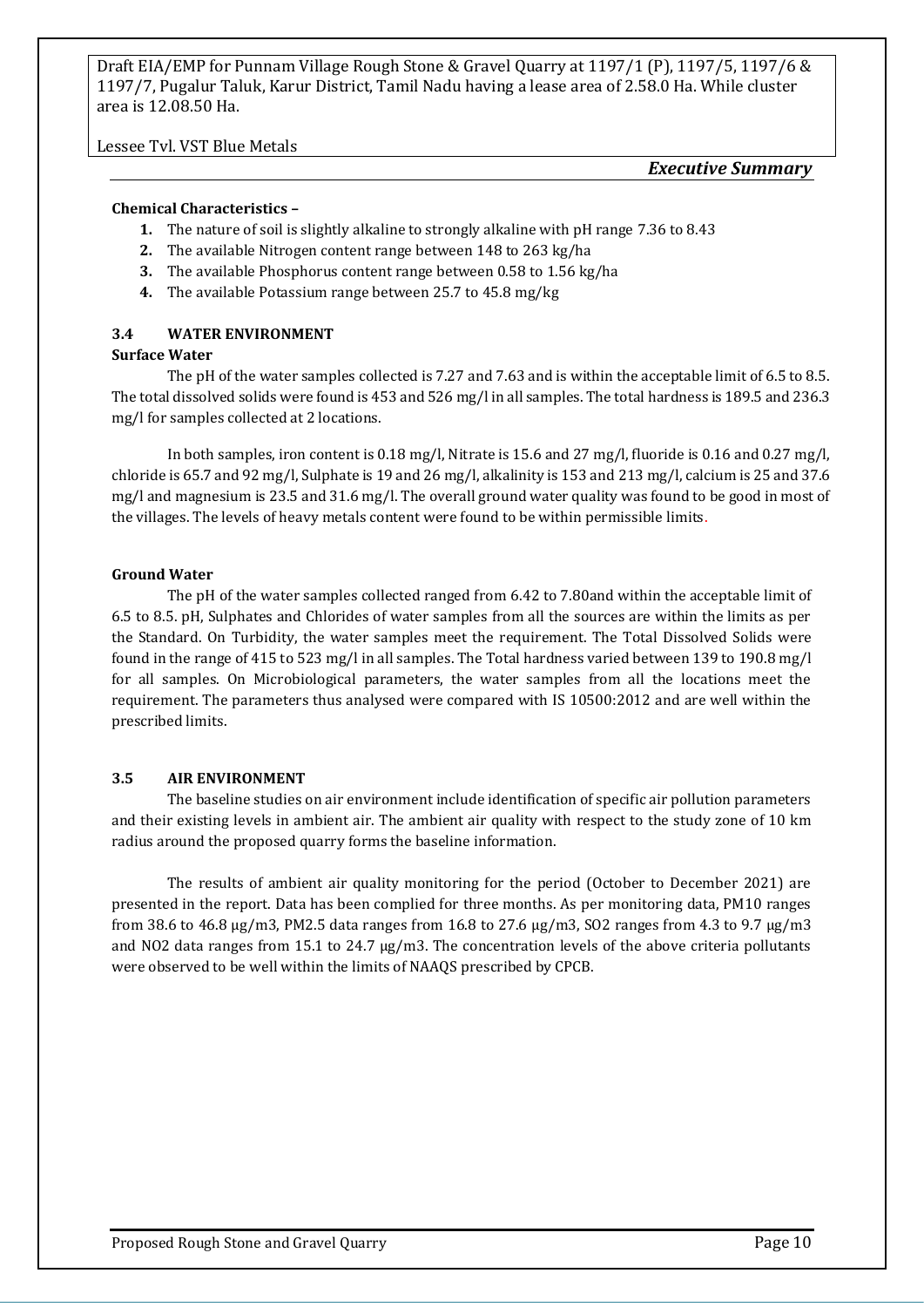Lessee Tvl. VST Blue Metals

*Executive Summary*



**FIGURE – 3: WIND ROSE DIAGRAM**

#### **3.6 NOISE ENVIRONMENT**

Ambient noise levels were measured at 7 (Seven) locations around the proposed project area. Noise levels recorded in core zone during day time were from 40.5 to 55.3 dB (A) Leq and during night time were from 33.5 to 46.9 dB (A) Leq.

#### **3.7 ECOLOGICAL ENVIRONMENT**

The study involved in the collection of primary data by conducting a survey in the field, examination of floral and faunal records in previously published reports and records. Analysis of the information is the view of the possible alteration in the environment of the project site. For the survey of fauna, both direct and indirect observation methods were used.

There is no schedule I species of animals observed within study area as per Wildlife Protection Act 1972 as well as no species is in vulnerable, endangered or threatened category as per IUCN. There is no endangered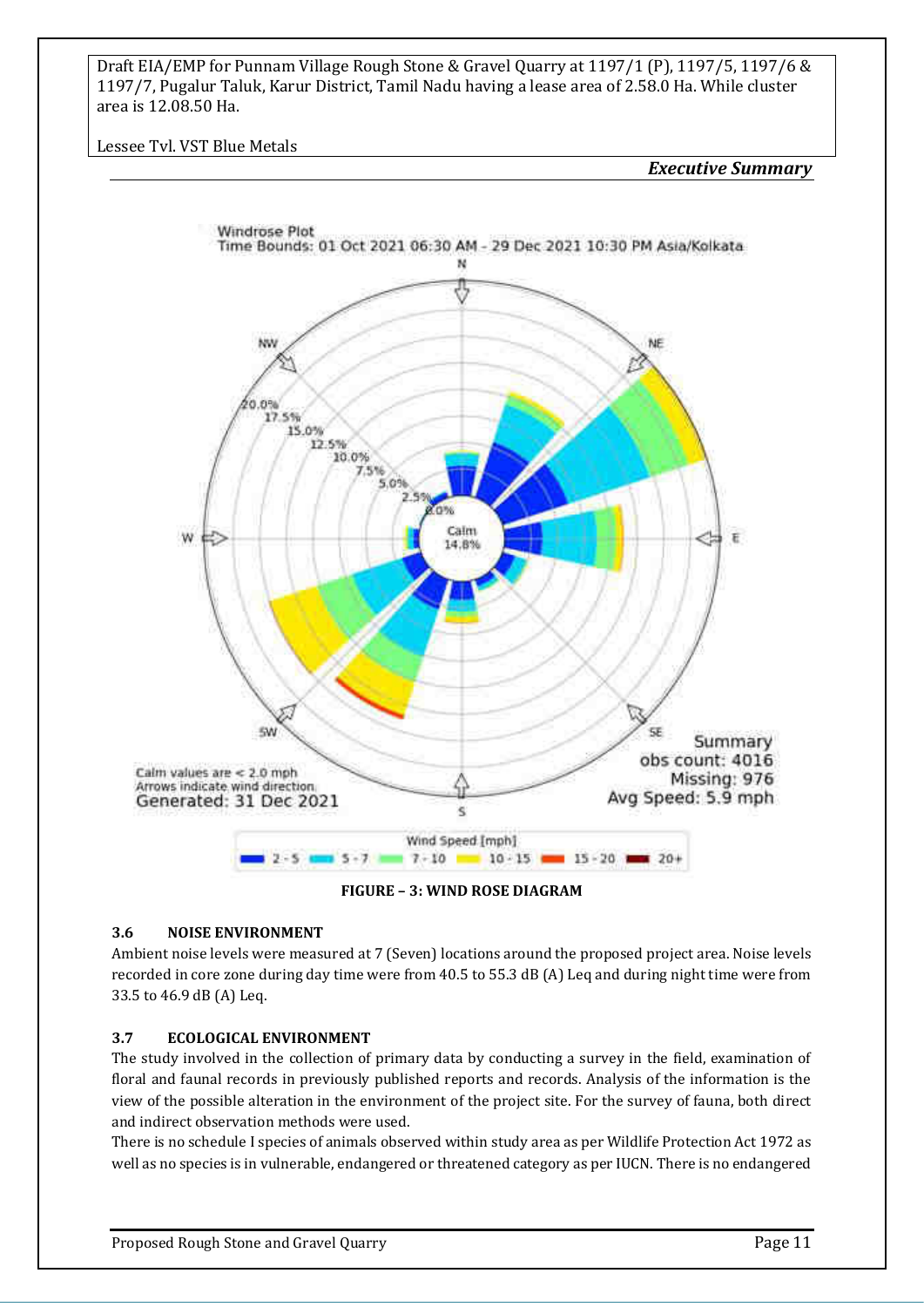Lessee Tvl. VST Blue Metals

*Executive Summary*

red list species found in the study area. Hence this small operation over short period of time will not have any significant impact on the surrounding flora and fauna.

#### **3.8 SOCIO ECONOMIC ENVIRONMENT**

It includes demographic structure of the area, provision of basic amenities viz., housing, education, health and medical services, occupation, water supply, sanitation, communication, transportation, prevailing diseases pattern as well as feature like temples, historical monuments etc., at the baseline level. This will help in visualizing and predicting the possible impact depending upon the nature and magnitude of the project. The socio-economic study of surveyed villages gives a clear picture of its population, average household size, literacy rate and sex ratio etc. It is also found that a part of population is suffering from lack of permanent job to run their day-to-day life. Their expectation is to earn some income for their sustainability on a long-term basis. The proposed projects will aim to provide preferential employment to the local people there by improving the employment opportunity in the area and in turn the social standards will improve.

#### **4. ANTICIPATED ENVIRONMENTAL IMPACTS AND MITIGATION MEASURES –**

To maintain the environmental commensuration with the mining operation, it is essential to undertake studies on the existing environmental scenario and assess the impact on different environmental components. This would help in formulating suitable management plans sustainable resource extraction.

#### **4.1 LAND ENVIRONMENT:**

#### **ANTICIPATED IMPACT**

- Permanent or temporary change on land use and land cover.
- Change in Topography: Topography of the ML area will change at the end of the life of the mine.
- Movement of heavy vehicles sometimes cause problems to agricultural land, human habitations due to dust, noise and it also causes traffic hazards.
- Due to degradation of land by pitting the aesthetic environment of the core zone may be affected.
- Earthworks during the rainy season increase the potential for soil erosion and sediment laden water entering the water ways.

If no due care is taken wash off from the exposed working area may choke the water course & can also causes the siltation of water course

#### **MITIGATION MEASURES**

- The mining activity will be gradual confined in blocks and excavation will be undertaken progressively along with other mitigative measures like phase wise development of greenbelt etc.
- Construction of garland drains all around the quarry pits and construction of check dam at strategic location in lower elevations to prevent soil erosion due to surface runoff during rainfall and also to collect the storm water for various uses within the proposed area
- Green belt development along the boundary within safety zone. The small quantity of water stored in the mined out pit will be used for greenbelt
- Thick plantation will be carried out on unutilized area, top benches of mined out pits, on safety barrier, etc.,
- At conceptual stage, the land use pattern of the quarry will be changed into Greenbelt area and temporary reservoir
- In terms of aesthetics, natural vegetation surrounding the quarry will be retained (such as in a buffer area i.e., 7.5 m safety barrier and other safety provided) so as to help minimise dust emissions.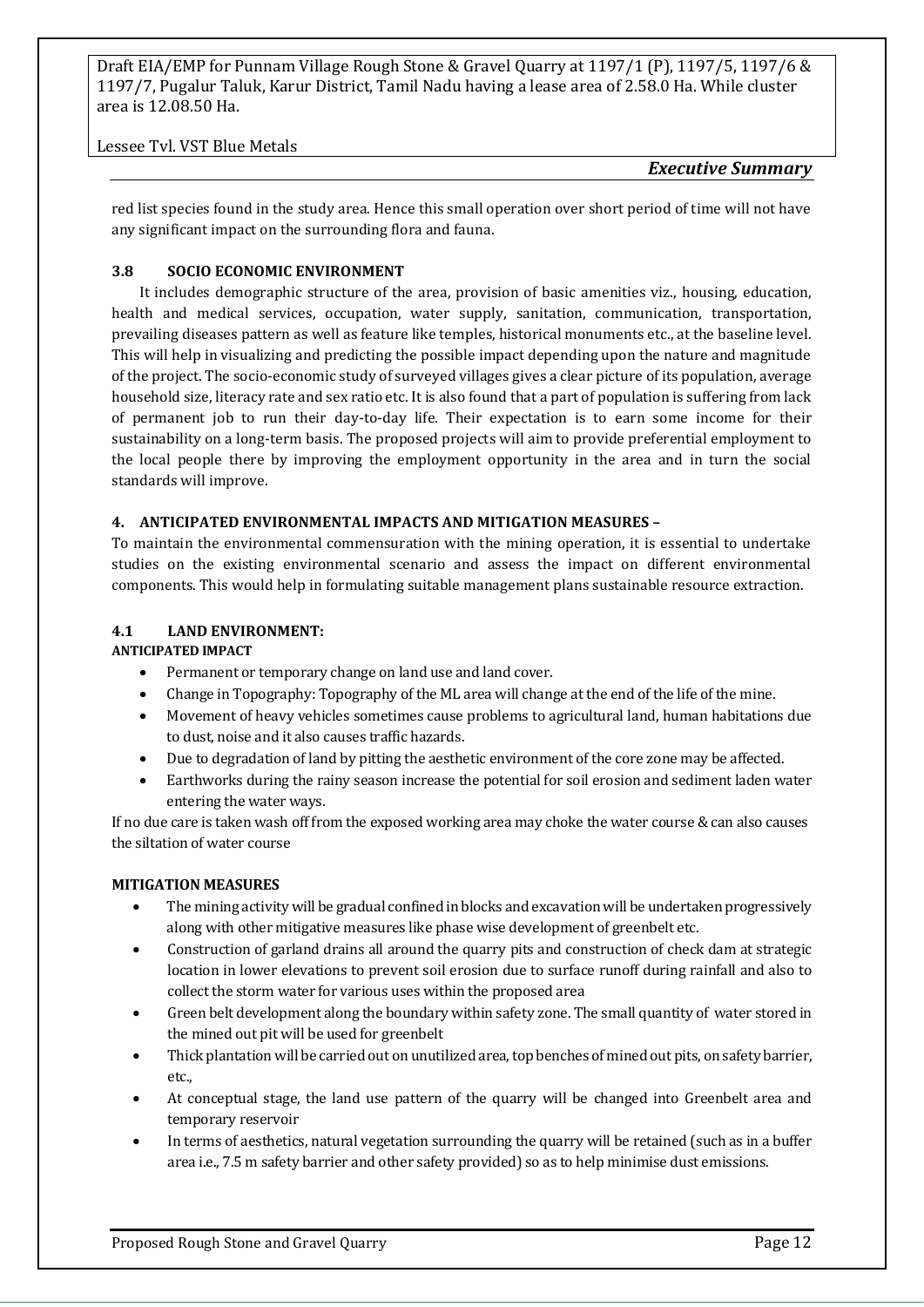#### Lessee Tvl. VST Blue Metals

#### *Executive Summary*

• Proper fencing will be carried out at the conceptual stage, Security will be posted round the clock, to prevent inherent entry of the public and cattle.

#### **4.2 WATER ENVIRONMENT**

#### **ANTICIPATED IMPACT**

- The major sources of water pollution normally associated due to mining and allied operations are:
	- o Generation of waste water from vehicle washing.
		- o Washouts from surface exposure or working areas
		- o Domestic sewage
		- o Disturbance to drainage course in the project area
		- o Mine Pit water discharge
- Increase in sediment load during monsoon in downstream of lease area
- This being a mining project, there will be no process effluent. Waste from washing of machinery may result in discharge of Oil & grease, suspended solids.
- The sewage from soak pit may percolate to the ground water table and contaminate it.
- Surface drainage may be affected due to Mining
- Abstraction of water may lead to depletion of water table

#### **MITIGATION MEASURES**

- Garland drains, settling tank will be constructed along the individual mining leases. The Garland drains of the individual leases will be connected to settling tank and after settling the water will be discharged out to the natural drainage
- Rainwater will be collected in sump in the mining pits and will be allowed to store and pumped out to surface setting tank of 15 m x 10m x 3m to remove suspended solids if any. This collected water will be judiciously used for dust suppression onwards and such sites where dust likely to be generated and for developing green belt. The proponent will collect and judicially utilize the rainwater as part of rainwater harvesting
- Providing benches with inner slopes and through a system of drains and channels, allowing rain water to descent into surrounding drains, so as to minimize the effects of erosion & water logging arising out of uncontrolled descent of water.
- Reuse the water collected during storm for dust suppression and greenbelt development within the mines
- Installing interceptor traps/oil separators to remove oils and greases. Water from the tipper washdown facility and machinery maintenance yard will pass through interceptor traps/oil separators prior to its reuse;
- Using flocculating or coagulating agents to assist in the settling of suspended solids during monsoon seasons;
- Periodic analysis of quarry pit water and ground water quality in nearby villages.
- Domestic sewage from site office & urinals/latrines provided in ML is discharged in septic tank followed by soak pits.
- Waste water discharge from mine will be treated in settling tanks before using for dust suppression and tree plantation purposes.
- De-silting will be carried out before and immediately after the monsoon season.
- Regular monitoring and analysing the quality of water in open well, bore wells and surface water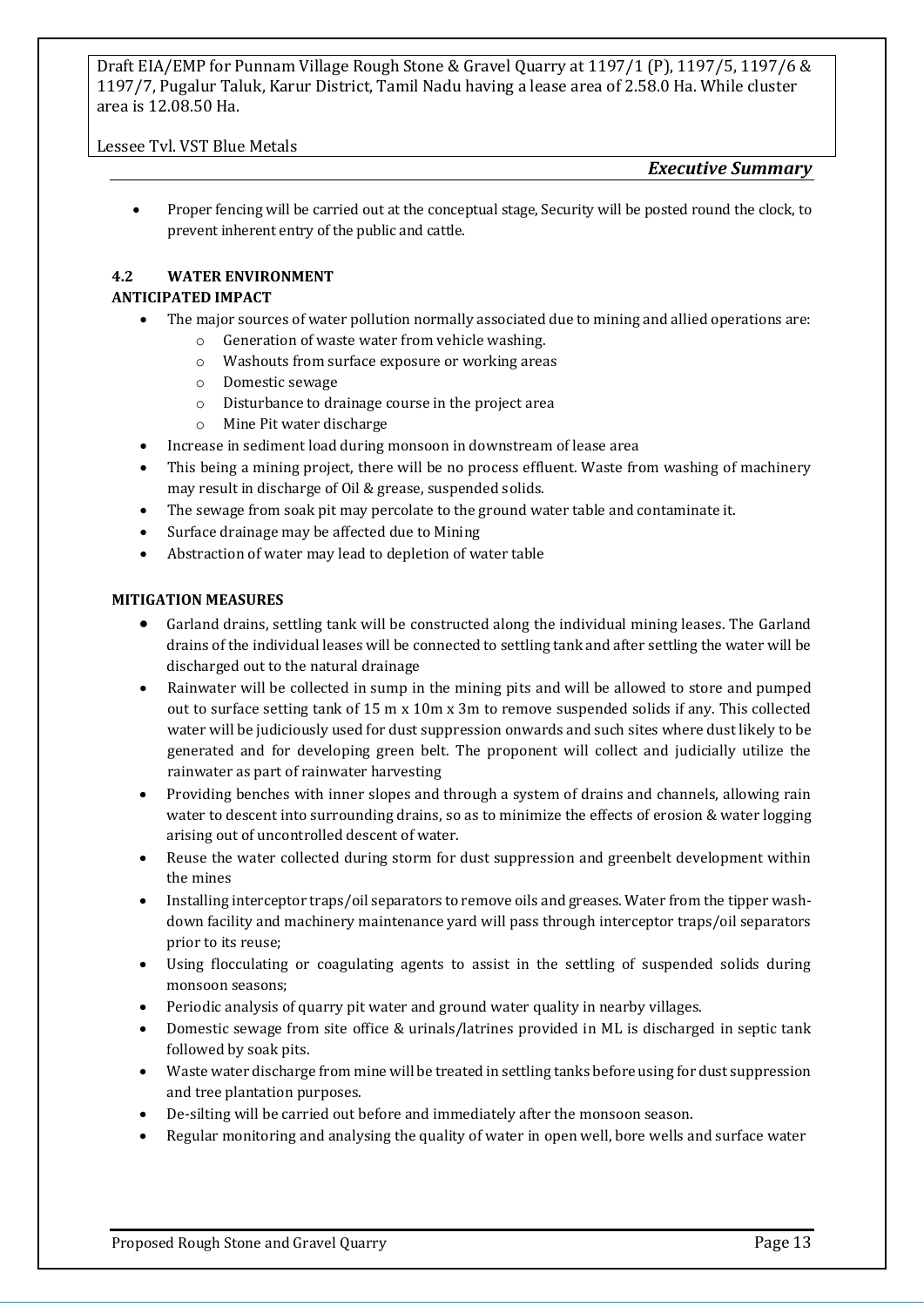Lessee Tvl. VST Blue Metals

*Executive Summary*

#### **4.3 AIR ENVIRONMENT**

#### **ANTICIPATED IMPACT**

- During mining, at various stages activities such as excavation, drilling, blasting, and transportation of materials, particular matter (PM), gases such as Sulphur dioxide, oxides of Nitrogen from vehicular exhaust are the main air pollutants.
- **Emissions of noxious gases due to incomplete detonation of explosive may sometimes pollute the** air.
- **•** The fugitive dust released from the mining operations may cause effect on the mine workers who are directly exposed to the fugitive dust.
- Simultaneously, the air-borne dust may travel to longer distances and settle in the villages located near the mine lease area.

#### **MITIGATION MEASURES**

**Drilling –** To control dust at source, wet drilling will be practiced. Where there is a scarcity of water, suitably designed dust extractor will be provided for dry drilling along with dust hood at the mouth of the drill-hole collar.

#### **Advantages of Wet Drilling: -**

- In this system dust gets suppressed close to its formation. Dust suppression become very effective and the work environment will be improved from the point of occupational comfort and health.
- Due to dust free atmosphere, the life of engine, compressor etc., will be increased.
- The life of drill bit will be increased.
- The rate of penetration of drill will be increased.
- Due to the dust free atmosphere visibility will be improved resulting in safer working conditions.

#### **Blasting –**

- Establish time of blasting to suit the local conditions and water sprinkling on blasting face
- Avoid blasting i.e., when temperature inversion is likely to occur and strong wind blows towards residential areas
- Controlled blasting includes Adoption of suitable explosive charge and short delay detonators, adequate stemming of holes at collar zone and restricting blasting to a particular time of the day i.e., at the time lunch hours, controlled charge per hole as well as charge per round of hole
- Before loading of material water will be sprayed on blasted material
- Dust mask will be provided to the workers and their use will be strictly monitored

#### **Haul Road & Transportation –**

- Water will be sprinkled on haul roads twice a day to avoid dust generation during transportation
- Transportation of material will be carried out during day time and material will be covered with taurpaulin
- The speed of tippers plying on the haul road will be limited below 20 km/hr to avoid generation of dust.
- Water sprinkling on haul roads & loading points will be carried out twice a day
- Main source of gaseous pollution will be from vehicle used for transportation of mineral; therefore, weekly maintenance of machines improves combustion process & makes reduction in the pollution.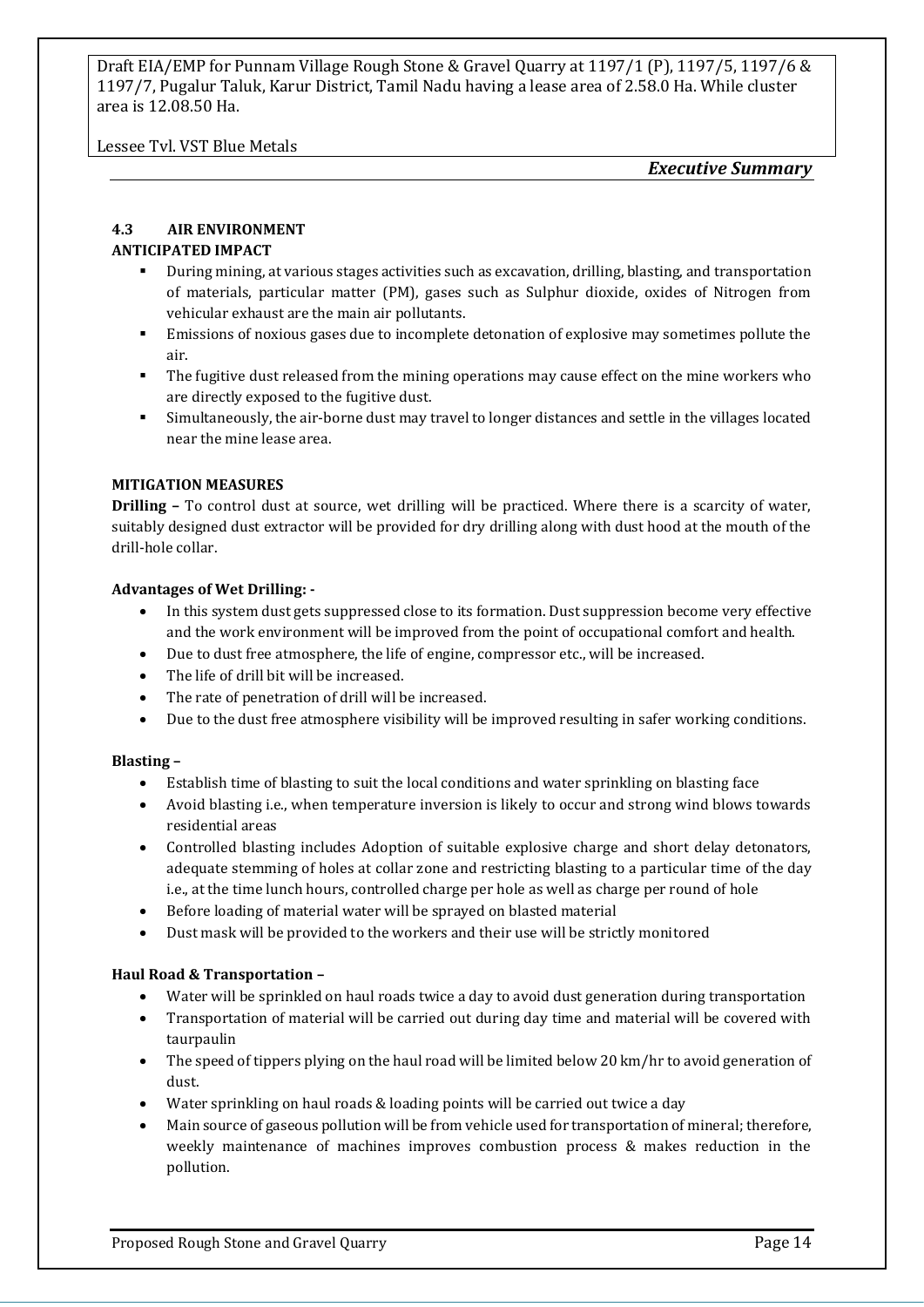#### Lessee Tvl. VST Blue Metals

#### *Executive Summary*

- The un-metalled haul roads will be compacted weekly before being put into use.
- Over loading of tippers will be avoided to prevent spillage.
- It will be ensured that all transportation vehicles carry a valid PUC certificate
- Grading of haul roads and service roads to clear accumulation of loose materials

#### **Green Belt –**

- Planting of trees all along main mine haul roads and regular grading of haul roads will be practiced to prevent the generation of dust due to movement of dumpers/trucks
- Green belt of adequate width will be developed around the project areas

#### **Occupational Health –**

- Dust mask will be provided to the workers and their use will be strictly monitored
- Annual medical check-ups, trainings and campaigns will be arranged to ensure awareness about importance of wearing dust masks among all mine workers & tipper drivers
- Ambient Air Quality Monitoring will be conducted six months once to assess effectiveness of mitigation measures proposed

#### **4.4 NOISE ENVIRONMENT**

#### **ANTICIPATED IMPACT**

• Noise pollution poses a major health risk to the mine workers. Following are the sources of noise in the existing open cast mine project are being observed such as Drilling, & Blasting, Loading and during movement of vehicles.

#### **MITIGATION MEASURES**

- Usage of sharp drill bits while drilling which will help in reducing noise;
- Secondary blasting will be totally avoided and hydraulic rock breaker will be used for breaking boulders;
- Controlled blasting with proper spacing, burden, stemming and optimum charge/delay will be maintained;
- The blasting will be carried out during favourable atmospheric condition and less human activity timings by using nonelectrical initiation system;
- Proper maintenance, oiling and greasing of machines will be done every week to reduce generation of noise;
- Provision of sound insulated chambers for the workers working on machines (HEMM) producing higher levels of noise;
- Silencers / mufflers will be installed in all machineries;
- Green Belt/Plantation will be developed around the project area and along the haul roads. The plantation minimizes propagation of noise;
- Personal Protective Equipment (PPE) like ear muffs/ear plugs will be provided to the operators of HEMM and persons working near HEMM and their use will be ensured though training and awareness.
- Regular medical check–up and proper training to personnel to create awareness about adverse noise level effects.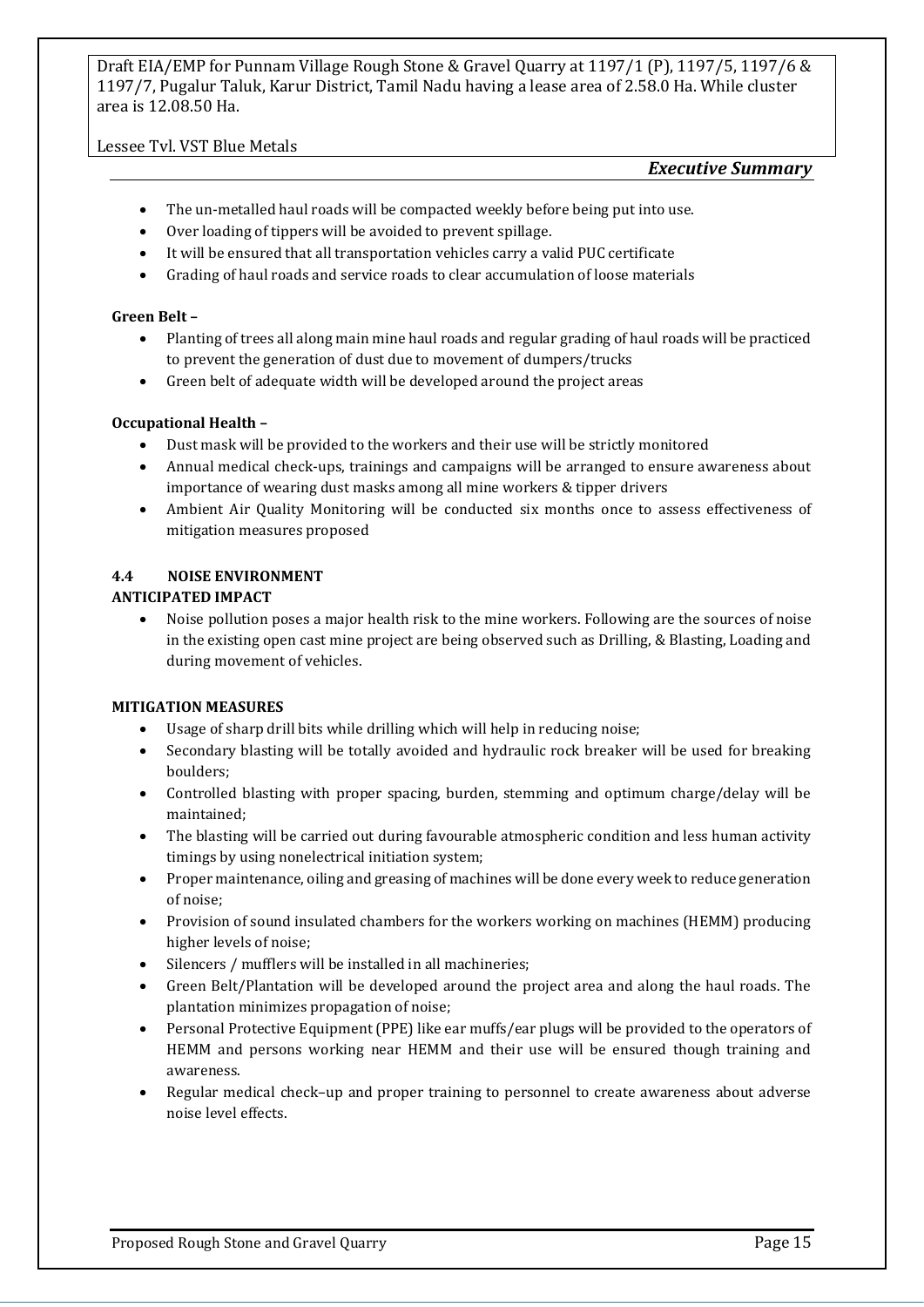Lessee Tvl. VST Blue Metals

*Executive Summary*

#### **4.5 BIOLOGICAL ENVIRONMENT ANTICIPATED IMPACT**

There are no National Park and Archaeological monuments within project area. There are no migratory corridors, migratory avian-fauna, rare endemic and endangered species. There are no wild animals in the area. No breeding and nesting site were identified in project site. No National Park and Wildlife Sanctuary found within 10km radius. The dumps / bunds around the mine itself act as a good barrier for entry of stray animals. In the post mining stage, barbed wire fencing is proposed all around the mined-out void to prevent fall of animals in the mine pits.

#### **MITIGATION MEASURES**

To reduce the adverse effects on natural flora/fauna status of the area due to deposition of dust generated from mining operations, water sprinkling and water spraying systems will be ensured in all dust prone areas to arrest dust generation. Methodical and well-planned plantation scheme will be carried out.

| Year | No. of trees<br>proposed to be | <b>Survival</b><br>$\%$ | Area to be<br>covered | Name of the<br>species | No. of trees<br>expected to be |
|------|--------------------------------|-------------------------|-----------------------|------------------------|--------------------------------|
|      | planted                        |                         | sq.m                  |                        | grown                          |
|      | 40                             | 80%                     | 340                   | Neem, Pongamia         | 32                             |
| H    | 40                             | 80%                     | 340                   | Pinnata, Casuarina     | 32                             |
| Ш    | 40                             | 80%                     | 340                   | etc.,                  | 32                             |
| IV   | 40                             | 80%                     | 340                   |                        | 32                             |
|      | 40                             | 80%                     | 340                   |                        | 32                             |

#### **4.5.1 GREENBELT DEVELOPMENT PLAN**

#### **4.6 SOCIO ECONOMIC ENVIRONMENT ANTICIPATED IMPACT**

• Employment generation due to the project will provide direct employment for about 24 persons.

#### **MITIGATION MEASURES**

- Good maintenance practices will be adopted for plant machinery and equipment, which will help to avert potential noise problems.
- Green belt will be developed in and around the project site as per Central Pollution Control Board (CPCB) guidelines.
- Appropriate air pollution control measure will be taken to minimize the environmental impact within the core zone.
- For the safety of workers, personal protective appliances like hand gloves, helmets, safety shoes, goggles, aprons, nose masks and ear protecting devices will be provided as per mines act and rules.
- Benefit to the State and the Central governments through financial revenues by way of royalty, tax, DMF, NMET etc, from this project directly and indirectly.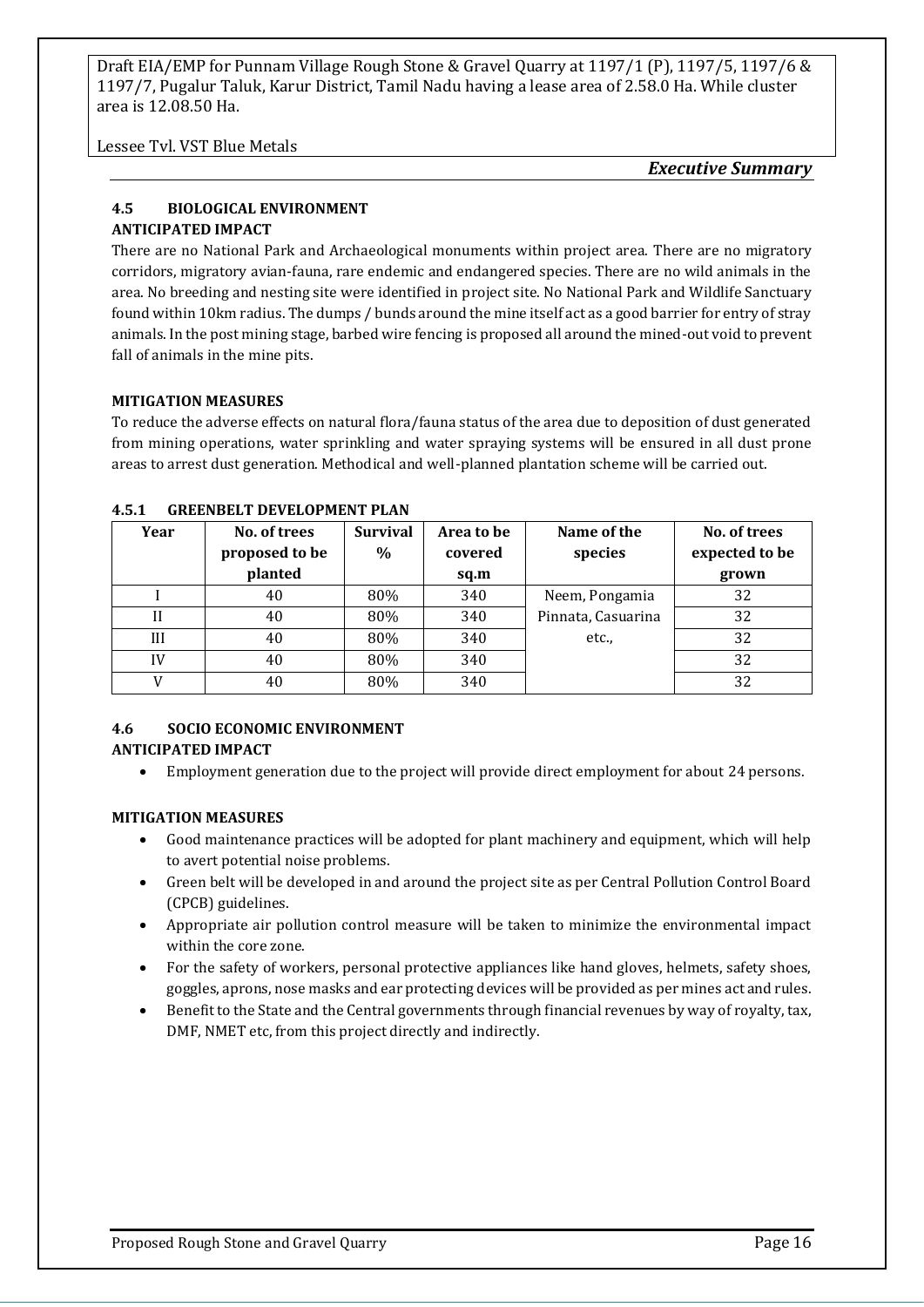Lessee Tvl. VST Blue Metals

*Executive Summary*

#### **5. ANALYSIS OF ALTERNATIVES (TECHNOLOGY AND SITE)**

- The site has been selected based on geological investigation and exploration as below:
- Occurrence of minerals at the specific site.
- Transportation facility for materials & manpower.
- Overall impact on environment and mitigation feasibility
- Socio economic background.
- The mineral deposits are site specific in nature; hence question of seeking alternate site does not arise for this project.

#### **6. ENVIRONMENT MONITORING PROGRAM**

Usually, an impact assessment study is carried over short period of time and the data cannot bring out all variations induced by natural or human activities. Hence regular monitoring program of Environmental parameters is essential to take into account the changes in the Environment.

The Objective of Monitoring -

- $\ddot{\phantom{1}}$  To check or assess the efficiency of the controlling measures;
- $\downarrow$  To establish a data base for future impact assessment studies.

#### **6.1 ENVIRONMENTAL MONITORING CELL**

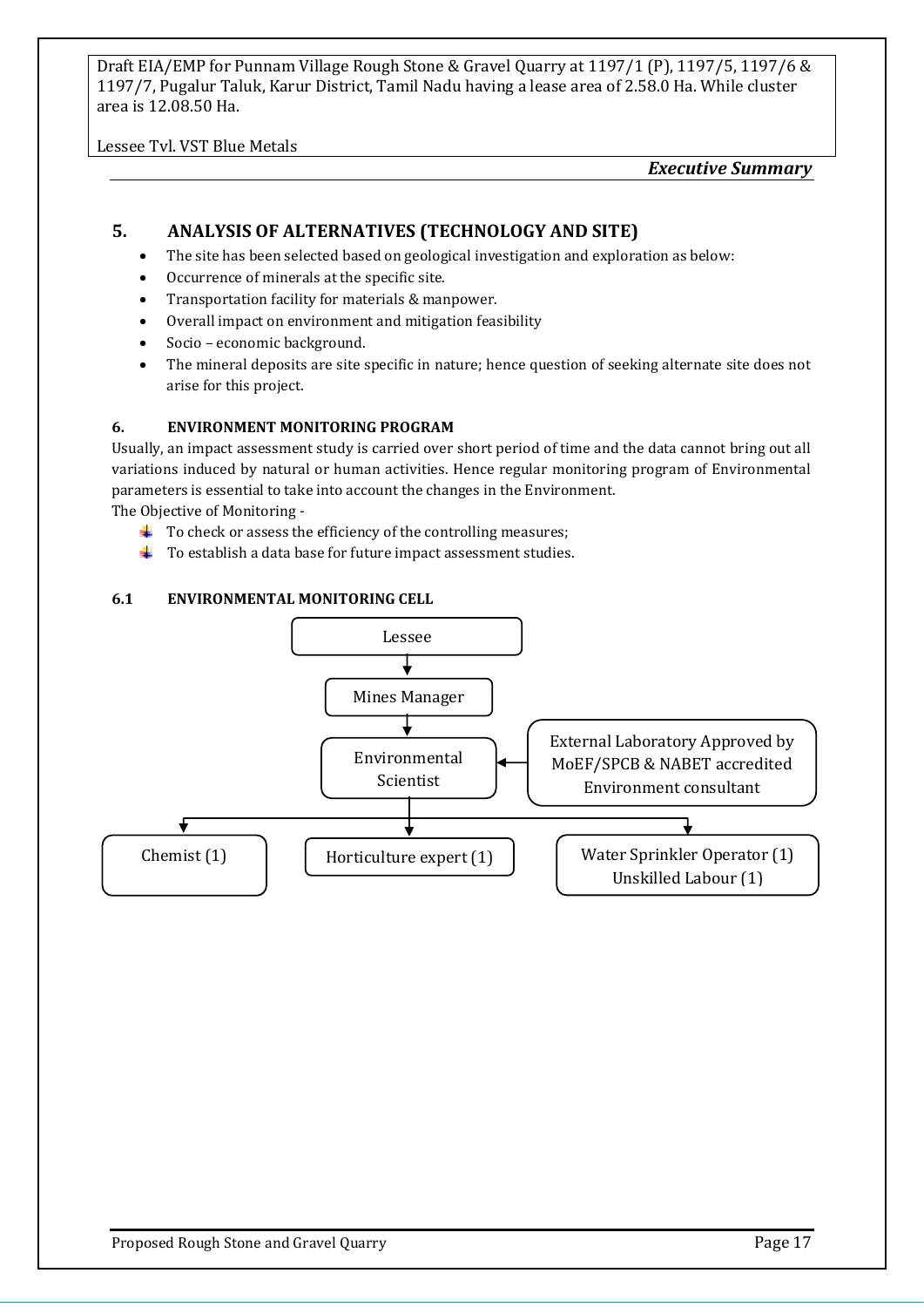#### Lessee Tvl. VST Blue Metals

#### *Executive Summary*

| S.             | <b>Environment</b>                 | Location                                                                              |                   | <b>Monitoring</b>                  | <b>Parameters</b>                                                                       |
|----------------|------------------------------------|---------------------------------------------------------------------------------------|-------------------|------------------------------------|-----------------------------------------------------------------------------------------|
| No.            | <b>Attributes</b>                  |                                                                                       | <b>Duration</b>   | Frequency                          |                                                                                         |
| $\mathbf{1}$   | Air Quality                        | 2 Locations (1 Core & 1 Buffer)                                                       | 24 hours          | Once in 6<br>months                | Fugitive Dust,<br>PM <sub>2.5</sub> , PM <sub>10</sub> , SO <sub>2</sub><br>and $NOx$ . |
| 2              | Meteorology                        | At mine site before start of Air<br>Quality Monitoring & IMD<br><b>Secondary Data</b> | Hourly /<br>Daily | Continuous<br>online<br>monitoring | Wind speed,<br>Wind direction,<br>Temperature,<br>Relative<br>humidity and<br>Rainfall  |
| 3              | <b>Water Quality</b><br>Monitoring | 2 Locations (1SW & 1 GW)                                                              |                   | Once in 6<br>months                | Parameters<br>specified under<br>IS:10500, 1993 &<br><b>CPCB Norms</b>                  |
| $\overline{4}$ | Hydrology                          | Water level in open wells in<br>buffer zone around 1 km at<br>specific wells          |                   | Once in 6<br>months                | Depth in bgl                                                                            |
| 5              | Noise                              | 2 Locations (1 Core & 1 Buffer)                                                       | Hourly-<br>1 Day  | Once in 6<br>months                | Leq, Lmax, Lmin,<br>Leq Day & Leq<br>Night                                              |
| 6              | Vibration                          | At the nearest habitation (in<br>case of reporting)                                   |                   | During<br>blasting<br>Operation    | Peak Particle<br>Velocity                                                               |
| 7              | Soil                               | 2 Locations (1 Core & 1 Buffer)                                                       |                   | Once in six<br>months              | Physical and<br>Chemical<br>Characteristics                                             |
| 8              | Greenbelt                          | Within the Project Area                                                               | Daily             | Monthly                            | Maintenance                                                                             |

#### **6.2 POST ENVIRONMENTAL CLEARANCE MONITORING SCHEDULE IN COMMON**

#### **7. ADDITIONAL STUDIES**

#### **7.1 RISK ASSESSMENT**

The methodology for the risk assessment has been based on the specific risk assessment guidance issued by the Directorate General of Mine Safety (DGMS), Dhanbad, vide Circular No.13 of 2002, dated 31<sup>st</sup> December, 2002. The DGMS risk assessment process is intended to identify existing and probable hazards in the work environment and all operations and assess the risk levels of those hazards in order to prioritize those that need immediate attention. Further, mechanisms responsible for these hazards are identified and their control measures, set to timetable are recorded along with pinpointed responsibilities. The whole quarry operation will be carried out under the direction of a Qualified Competent Mine Manager holding certificate of competency to manage a metalliferous mine granted by the DGMS, Dhanbad. Risk Assessment is all about prevention of accidents and to take necessary steps to prevent it from happening.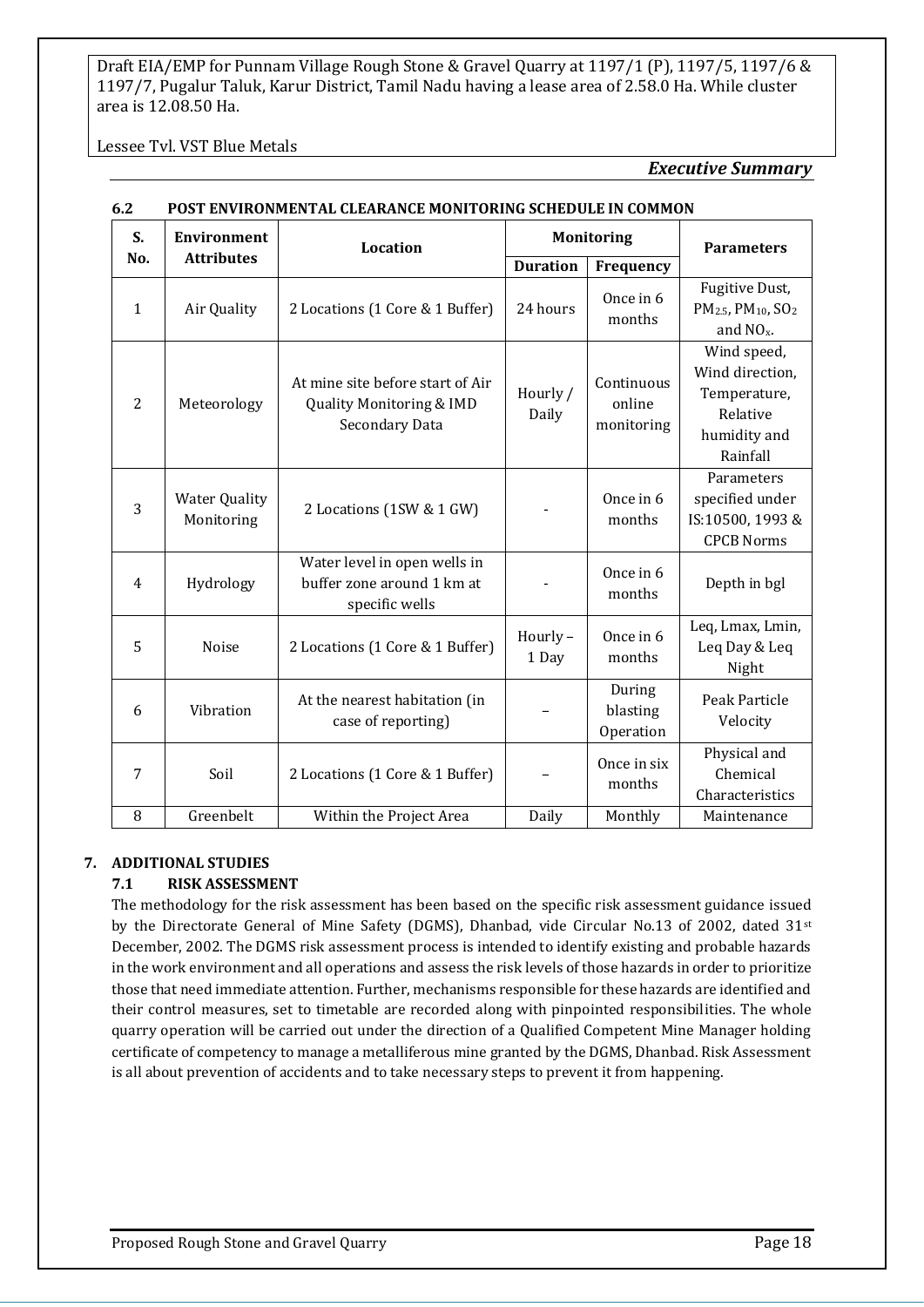Lessee Tvl. VST Blue Metals

*Executive Summary*

#### **7.2 DISASTER MANAGEMENT PLAN**

The Disaster Management Plan is aimed to ensure safety of life, protection of environment, protection of installation, restoration of production and salvage operations in this same order of priorities.

The objective of the Disaster Management Plan is to make use of the combined resources of the mine and the outside services to achieve the following:

- $\downarrow$  Rescue and medical treatment of casualties;
- $\overline{\phantom{a}}$  Safeguard other people;
- $\downarrow$  Minimize damage to property and the environment;
- $\downarrow$  Initially contain and ultimately bring the incident under control;
- $\triangle$  Secure the safe rehabilitation of affected area; and
- **F** Preserve relevant records and equipment for the subsequent inquiry into the cause and circumstances of the emergency

#### **7.3 CUMULATIVE IMPACT STUDY**

#### **CUMULATIVE PRODUCTION LOAD OF ROUGH STONE**

| <b>PROPOSED PRODUCTION DETAILS</b>                                                                      |        |     |  |  |  |  |
|---------------------------------------------------------------------------------------------------------|--------|-----|--|--|--|--|
| <b>Number of Lorry Load Per Day</b><br>Per Year in m <sup>3</sup><br>5 Years in $m3$<br>Per Day in $m3$ |        |     |  |  |  |  |
| 1,93,225                                                                                                | 38.645 | 126 |  |  |  |  |

#### **CUMULATIVE PRODUCTION LOAD OF GRAVEL**

#### **PROPOSED PRODUCTION DETAILS**

| , .w. vydy , .wy vviiv. <i>Petine</i> v         |      |                 |                                     |  |  |  |  |
|-------------------------------------------------|------|-----------------|-------------------------------------|--|--|--|--|
| Per Year in m <sup>3</sup><br>$3$ Years in $m3$ |      | Per Day in $m3$ | <b>Number of Lorry Load Per Day</b> |  |  |  |  |
| 22.365                                          | 7455 |                 |                                     |  |  |  |  |

#### **ANTICIPATED GROUND VIBRATIONS IN CLUSTER**

| Distance from blasting site (D)<br>(m) | <b>Quantity of Explosive/Blast for</b><br>Project 1 (Q)<br>(Kg) | <b>PPV</b><br>(mm/s) |
|----------------------------------------|-----------------------------------------------------------------|----------------------|
| 100                                    | 56                                                              | 7.8                  |
| 200                                    | 56                                                              | 6.5                  |
| 300                                    | 56                                                              | 3.9                  |
| 400                                    | 56                                                              | 2.7                  |
| 500                                    | 56                                                              | 2.1                  |
| 600                                    | 56                                                              | 1.6                  |
| 700                                    | 56                                                              | 1.3                  |
| 800                                    | 56                                                              | 1.1                  |
| 900                                    | 56                                                              | 1.0                  |
| 1000                                   | 56                                                              | 0.9                  |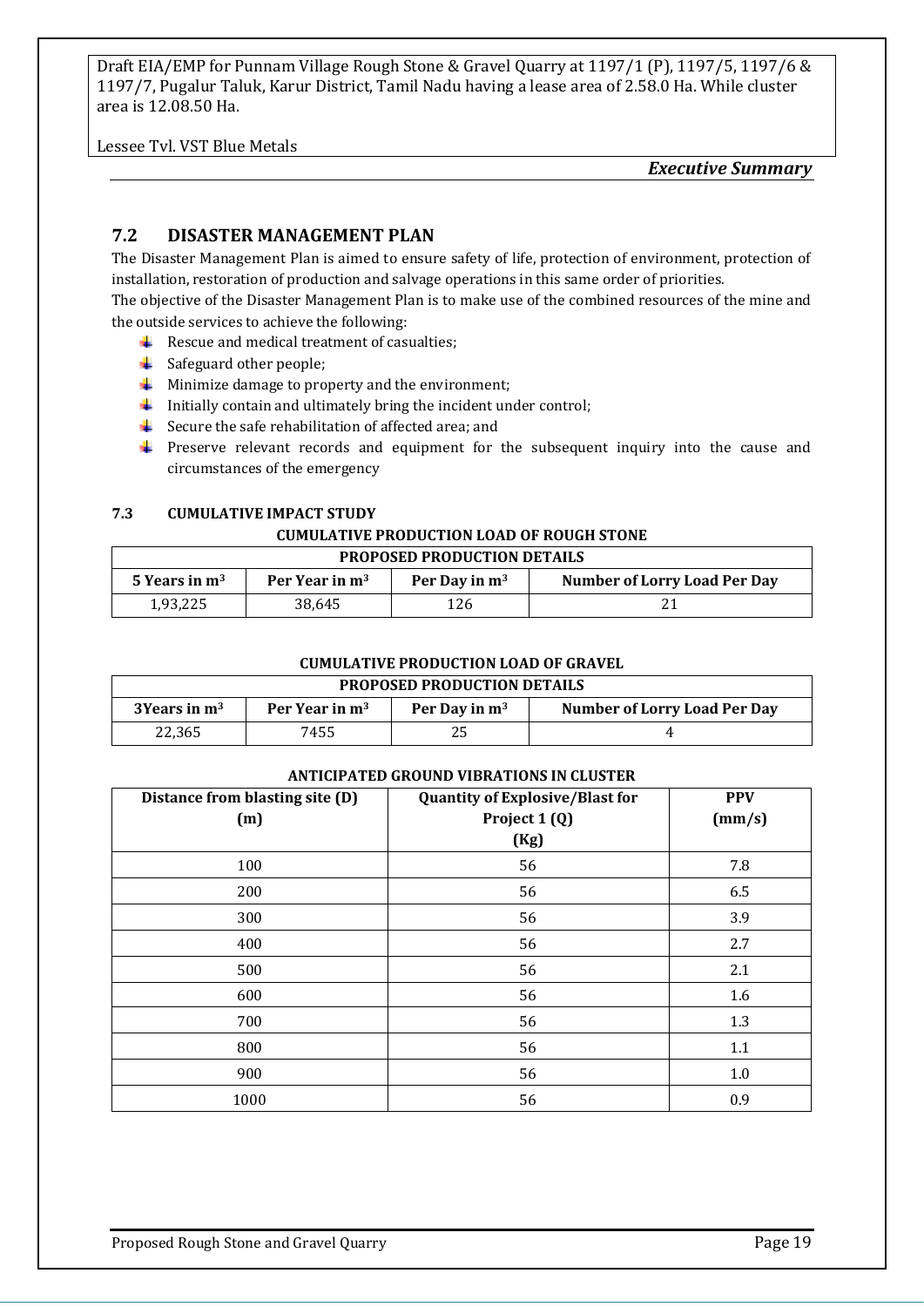Lessee Tvl. VST Blue Metals

#### *Executive Summary*

| <b>SOCIO ECONOMIC BENEFITS FROM CLUSTER</b> |         |  |  |
|---------------------------------------------|---------|--|--|
| CER @ $2\%$<br><b>Project Cost</b>          |         |  |  |
| ₹ 47,62,000                                 | ₹96.000 |  |  |

#### **EMPLOYMENT BENEFITS**

| S.No | <b>Particulars</b>          | <b>Nos</b> |  |  |  |
|------|-----------------------------|------------|--|--|--|
| 1.   | Mine Foreman                |            |  |  |  |
| 2.   | Blaster/mate                |            |  |  |  |
| 3.   | Excavator-Operator & Driver | 4          |  |  |  |
| 4.   | Jack hammer operator        | 10         |  |  |  |
|      | Semi-Skilled Labour         |            |  |  |  |
| 5.   | Security                    |            |  |  |  |
|      | <b>Unskilled Labour</b>     |            |  |  |  |
| 6.   | Labour & Helper             | 3          |  |  |  |
| 7.   | Cleaner                     | 4          |  |  |  |
|      | <b>Total</b>                | 24         |  |  |  |

#### **GREENBELT DEVELOPMENT BENEFITS FROM CLUSTER**

| <b>No of Trees</b><br>proposed to be<br>planted | <b>Survival</b><br>$\%$ | Area<br>Covered<br>Sq.m | Name of the Species | No. of Trees<br>expected to be<br>grown |
|-------------------------------------------------|-------------------------|-------------------------|---------------------|-----------------------------------------|
| 200                                             | 80%                     | 1700                    | Neem, Casuarina     | 160                                     |

#### **8. PROJECT BENEFITS**

The Proposed Project for Quarrying Rough Stone & Gravel at Punnam Village aims to produce 1,93,225 m3 Rough Stone, 22,365 m3 of Gravel over a period of 5 Years. This will enhance the socioeconomic activities in the adjoining areas and will result in the following benefits

- $\blacksquare$  Increase in Employment Potential
- $\downarrow$  Improvement in Socio-Economic Welfare
- $\downarrow$  Improvement in Physical Infrastructure
- $\downarrow$  Improvement in Social infrastructure

#### **ENVIRONMENT MANAGEMENT PLAN**

The Environment Monitoring Cell discussed formed by the mine management will ensure effective implementation of environment management plan and to ensure compliance of environmental statutory guidelines through Mine Management Level.

The said team will be responsible for:

- 1. Implementation of pollution control measures as suggested in Environmental Management Plan and recommended in EC
- 2. Conducting environmental monitoring as per EMP and EC stipulation through external laboratories approved by MoEF/SPCB and NABL
- 3. Ensuring compliance with other conditions stipulated in Environmental Clearance for the project.
- 4. Ensuring compliance with the conditions stipulated in 'Consent to Operate' for the project.